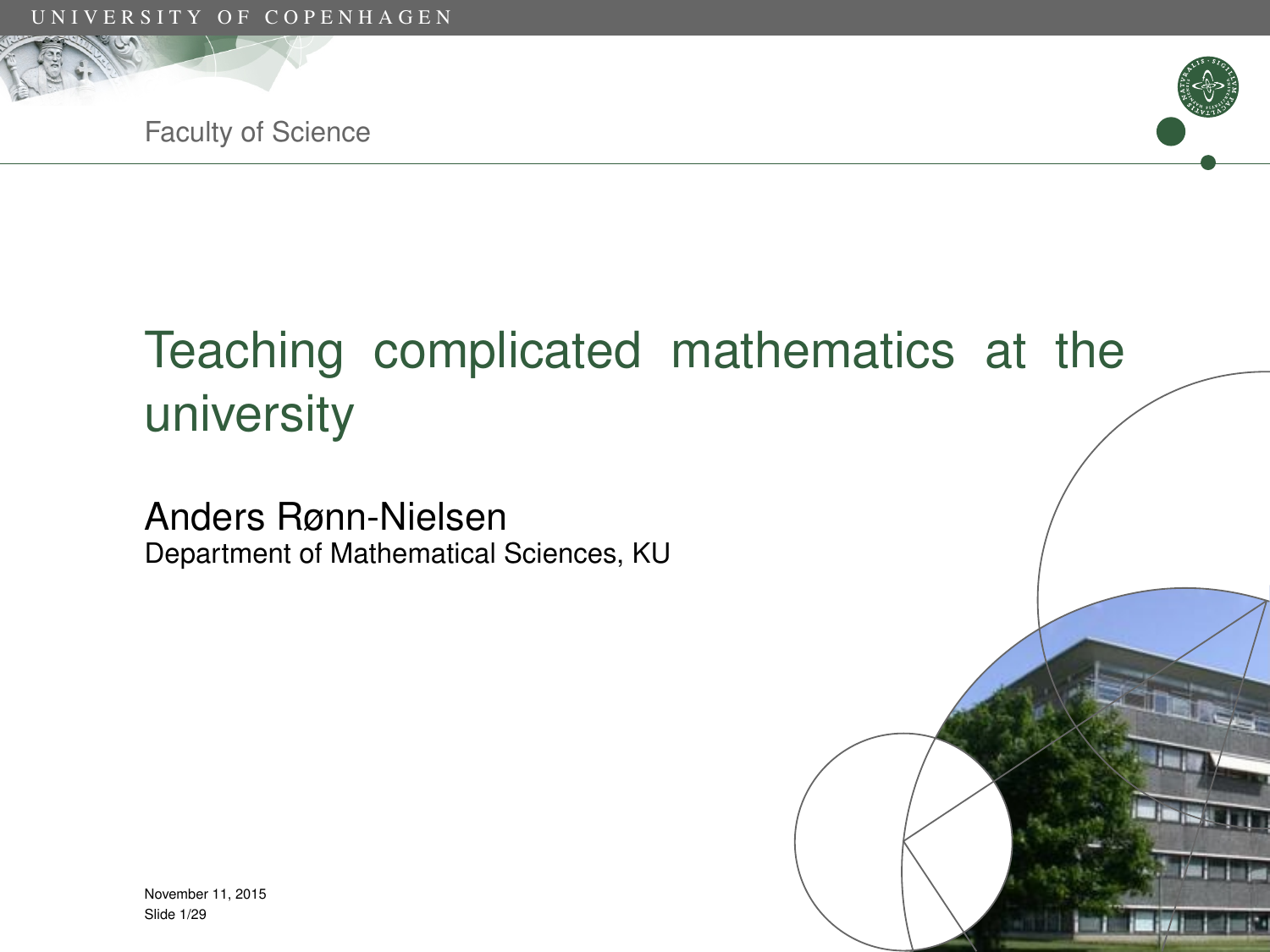## Overview of the talk

- **1** [Type and aim of courses](#page-2-0)
- 2 [General approach](#page-5-0)
- **3** [Activation of students](#page-7-0)
- 4 [Conclusion](#page-44-0)

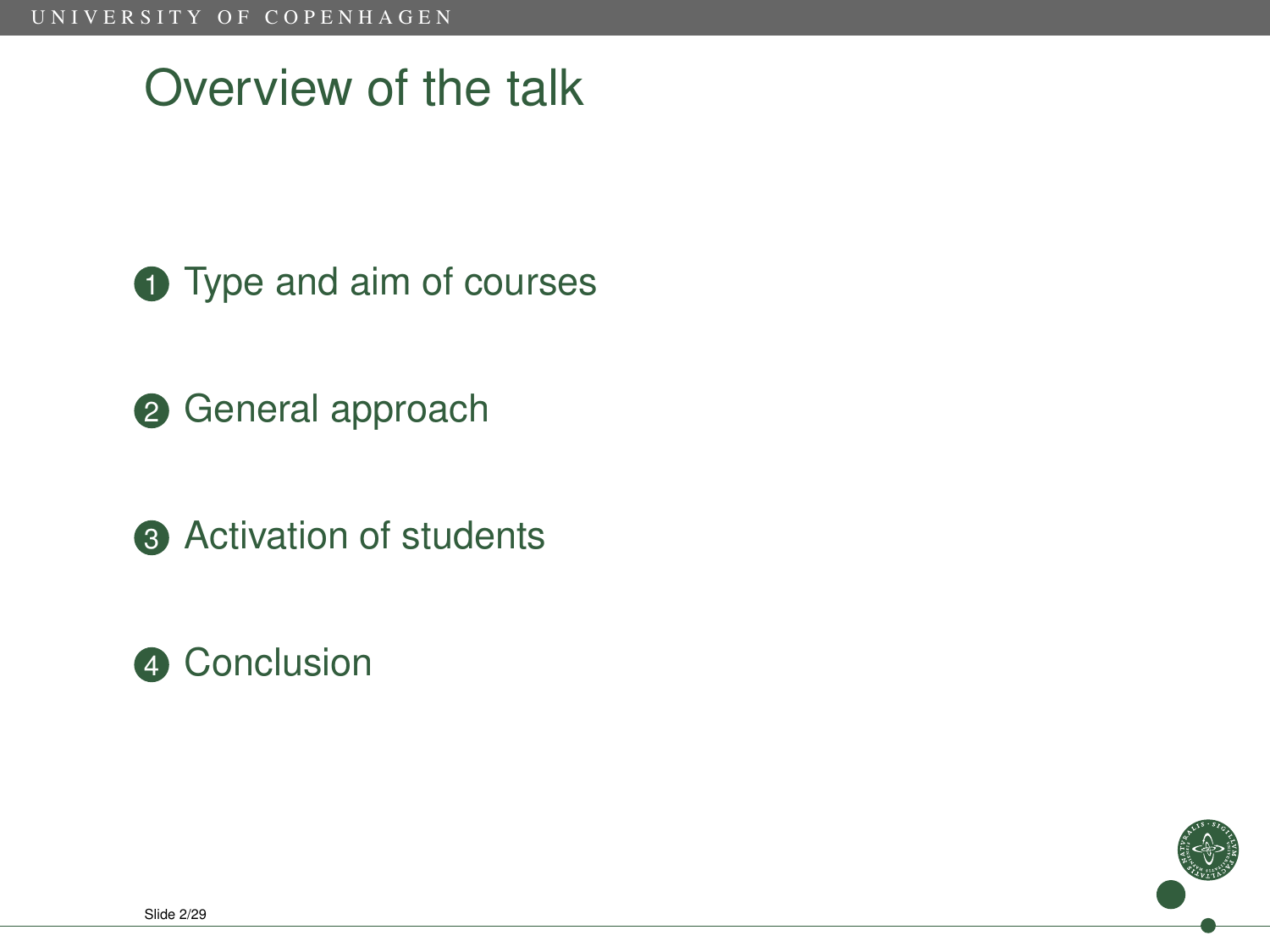# Type of courses

Theoretical courses in probability theory (VidSand2 and Beting):

- Decomposition of measures
- Conditional expectations and conditional distributions
- Martingale theory: Optional sampling, convergence, CLT
- Brownian motion
- Conditional independence
- Markov chains: Markov property, ergodic theorem

<span id="page-2-0"></span>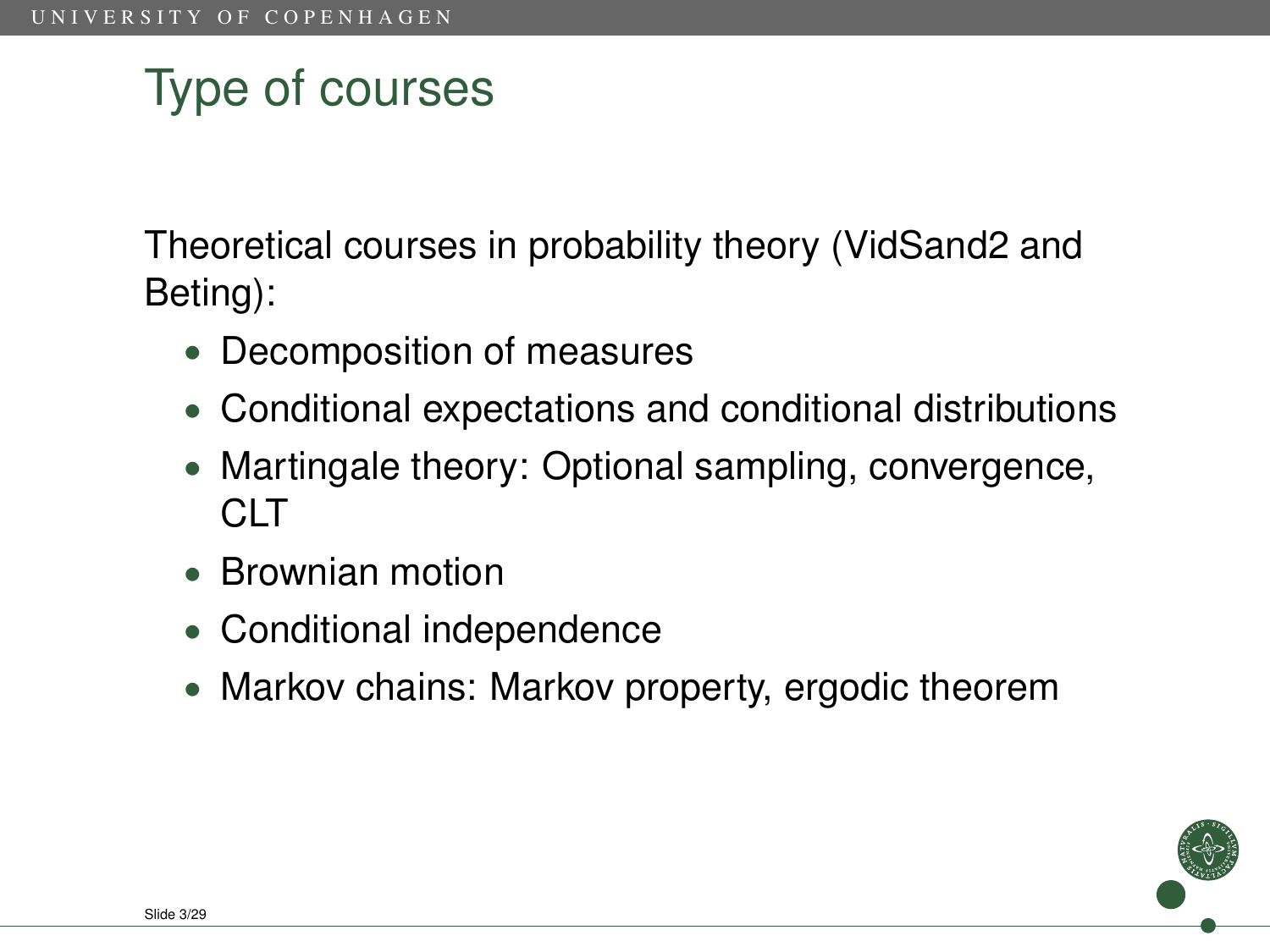## Aim of courses

From course descriptions:

- "describe and prove the results on decomposition of signed measures"
- "derive and describe the main results on martingales"
- "discuss the relation between decomposition of measures and conditional expectations"
- "Give an oral presentation of a specific topic within the theory covered by the course"
- "Discuss the relation between conditional expectations and conditional distributions"

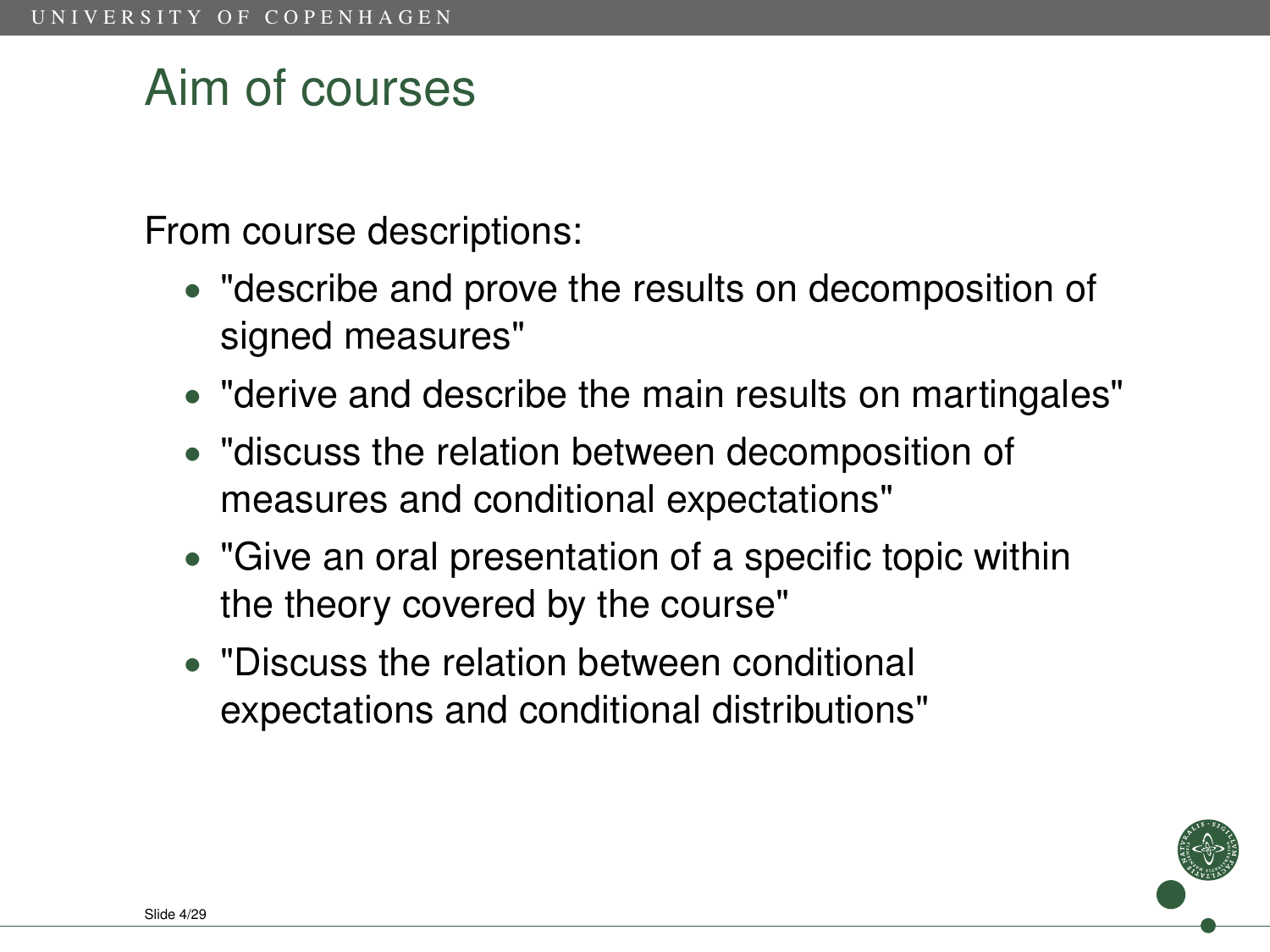## Aim of courses – continued

Theory and proofs play an important part of the courses:

- Adds to the deep understanding of the subject
- Proof techniques is a useful skill that has to be learned
- Simply very beautiful mathematics students should see at least some of it!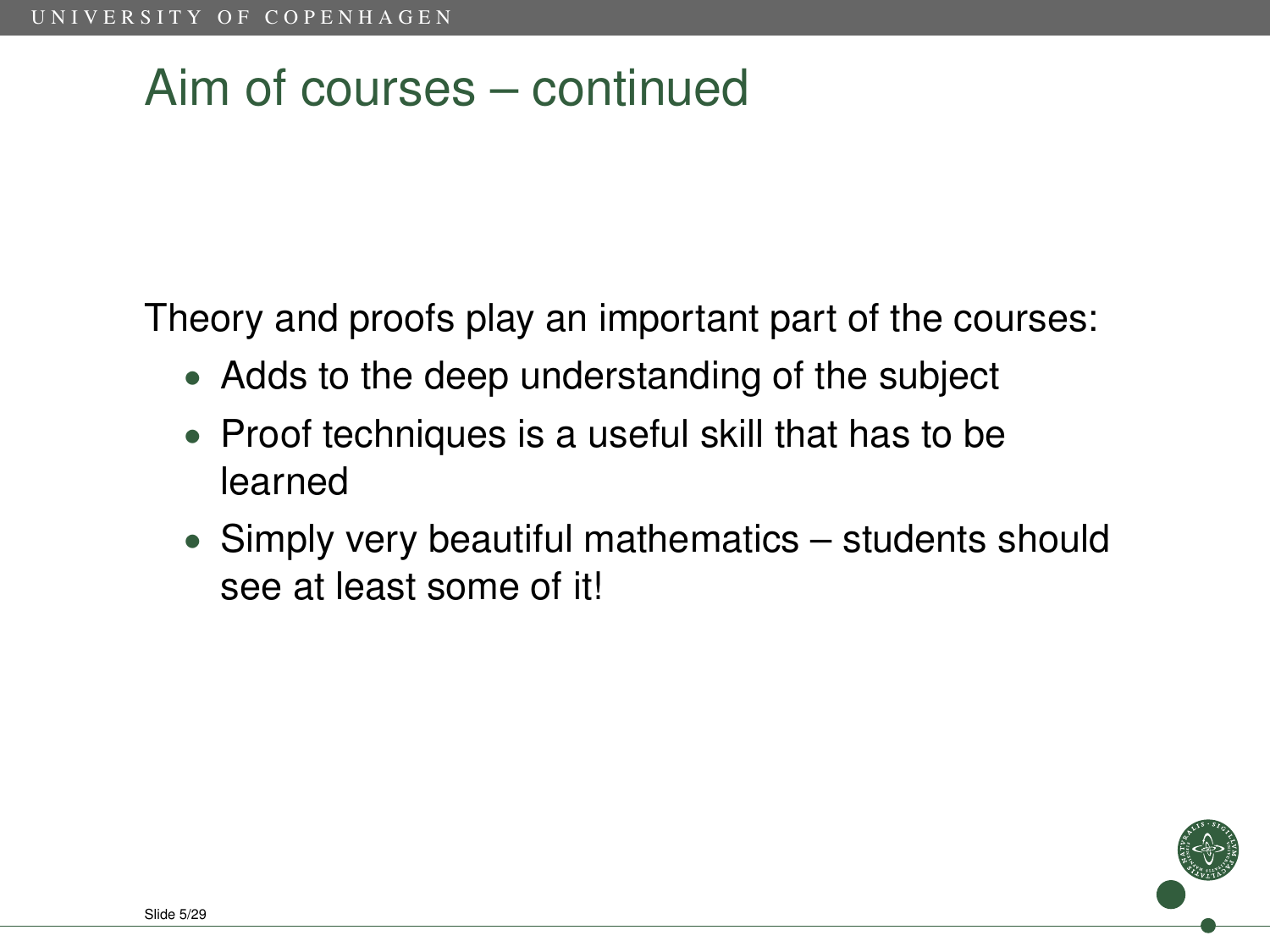## General approach to lectures

Mix of blackboard and slides/computer

- Use slides to present definitions, theorems and small examples: Saves some time compared to blackboard
- Use blackboard to proofs and longer examples the lecture is slowed down: Arguments are easier to follow
- Use computer simulations, when something can be illustrated (and I have the time)

<span id="page-5-0"></span>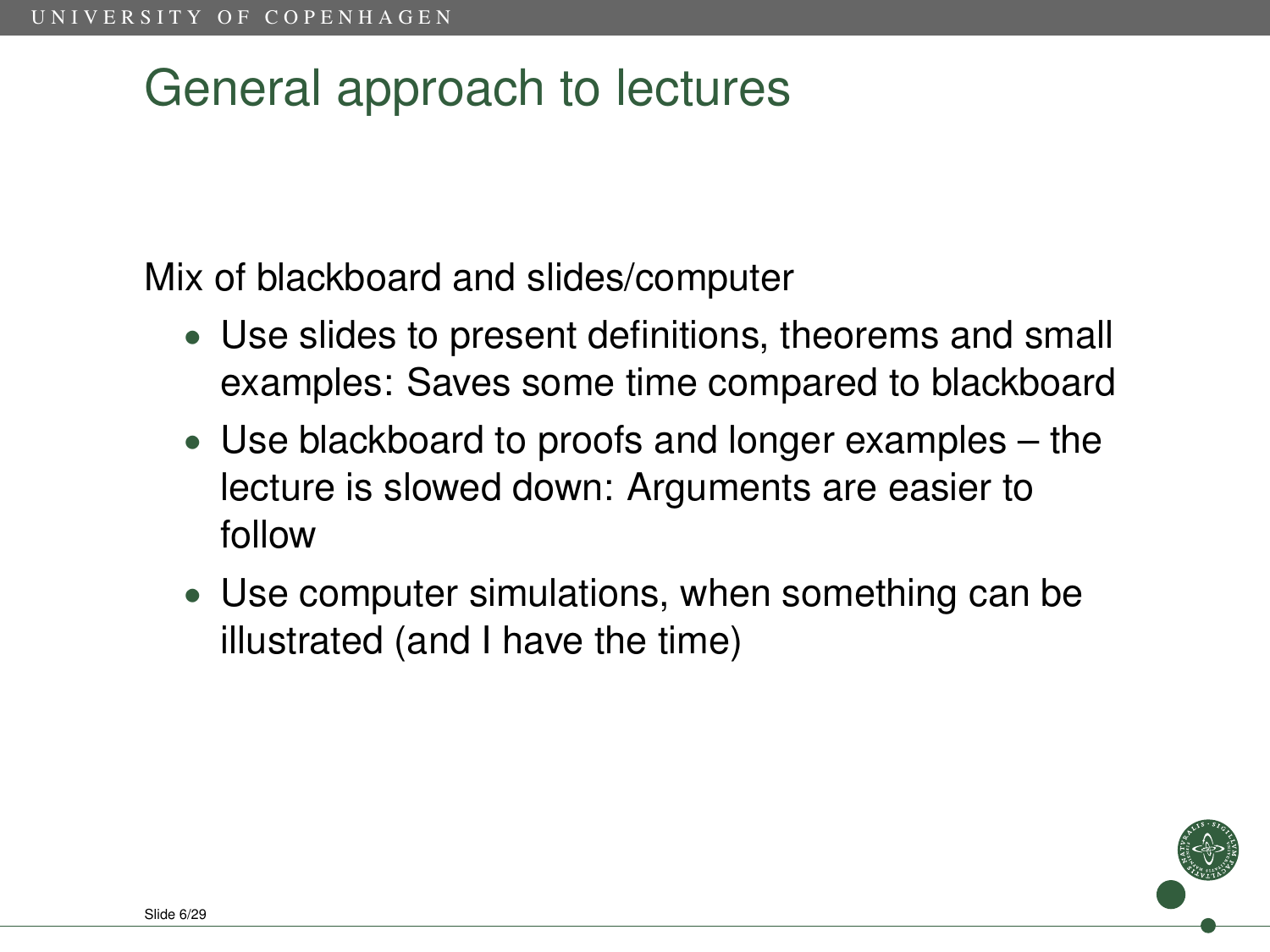## General approach to lectures – continued

Use of enthusiasm and energy:

- As a lecturer, you can use energy and enthusiasm to keep students awake and interested.
- In particular variation in enthusiasm: Think about what is the most interesting/fascinating part of the lecture?

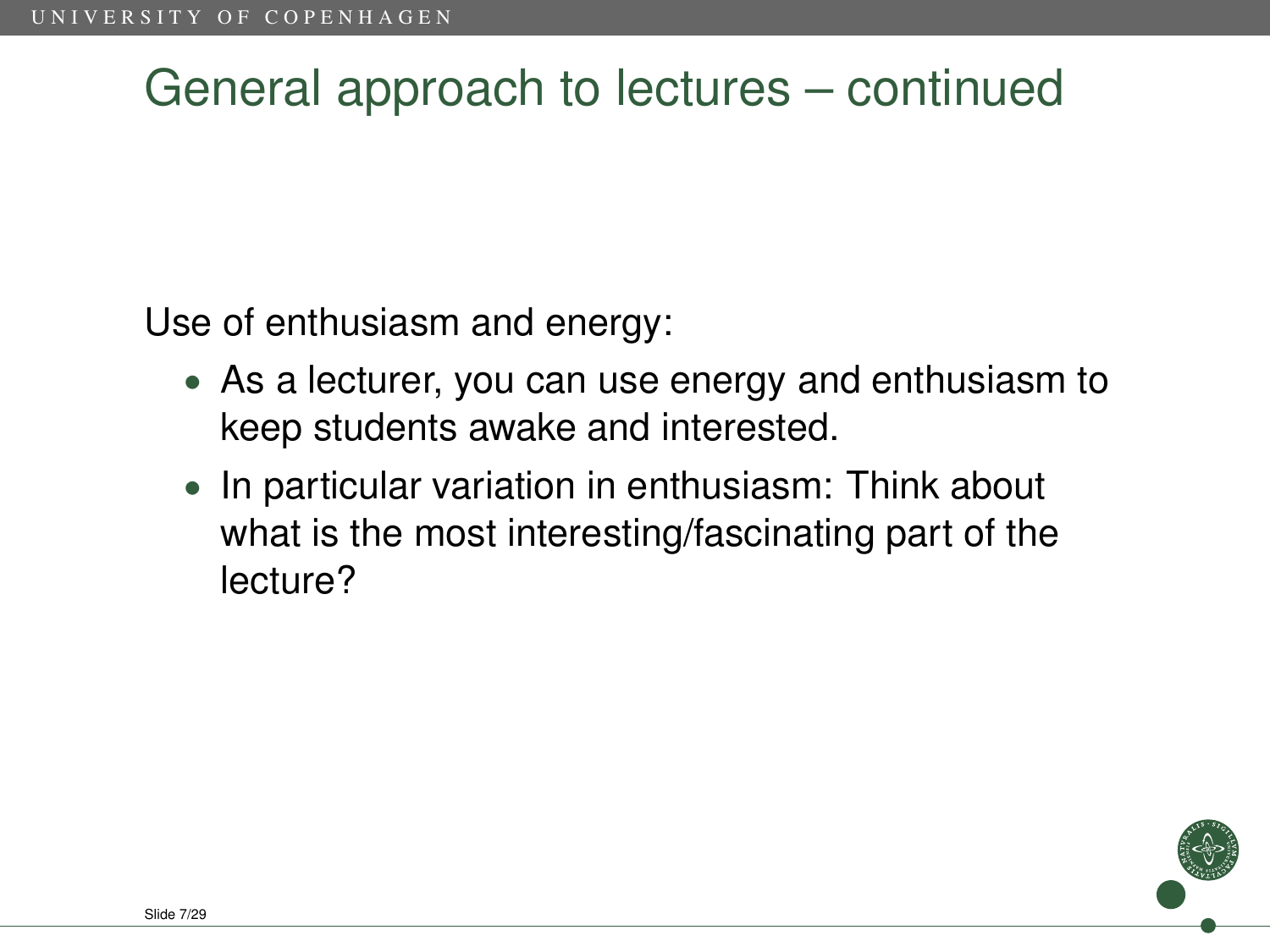## Activation of students

Reasons to activate students during a lecture:

- Hard to stay concentrated and focused for 45 minutes
- Learning is easier if the students can relate to the problem. E.g think about small problems by themselves.
- Deeper learning if the students are part of the development process (or feel they are)
- Creates interaction between students and lecturer. Makes adjustments easier.

Think about:

• Should students be forced to be active?

<span id="page-7-0"></span>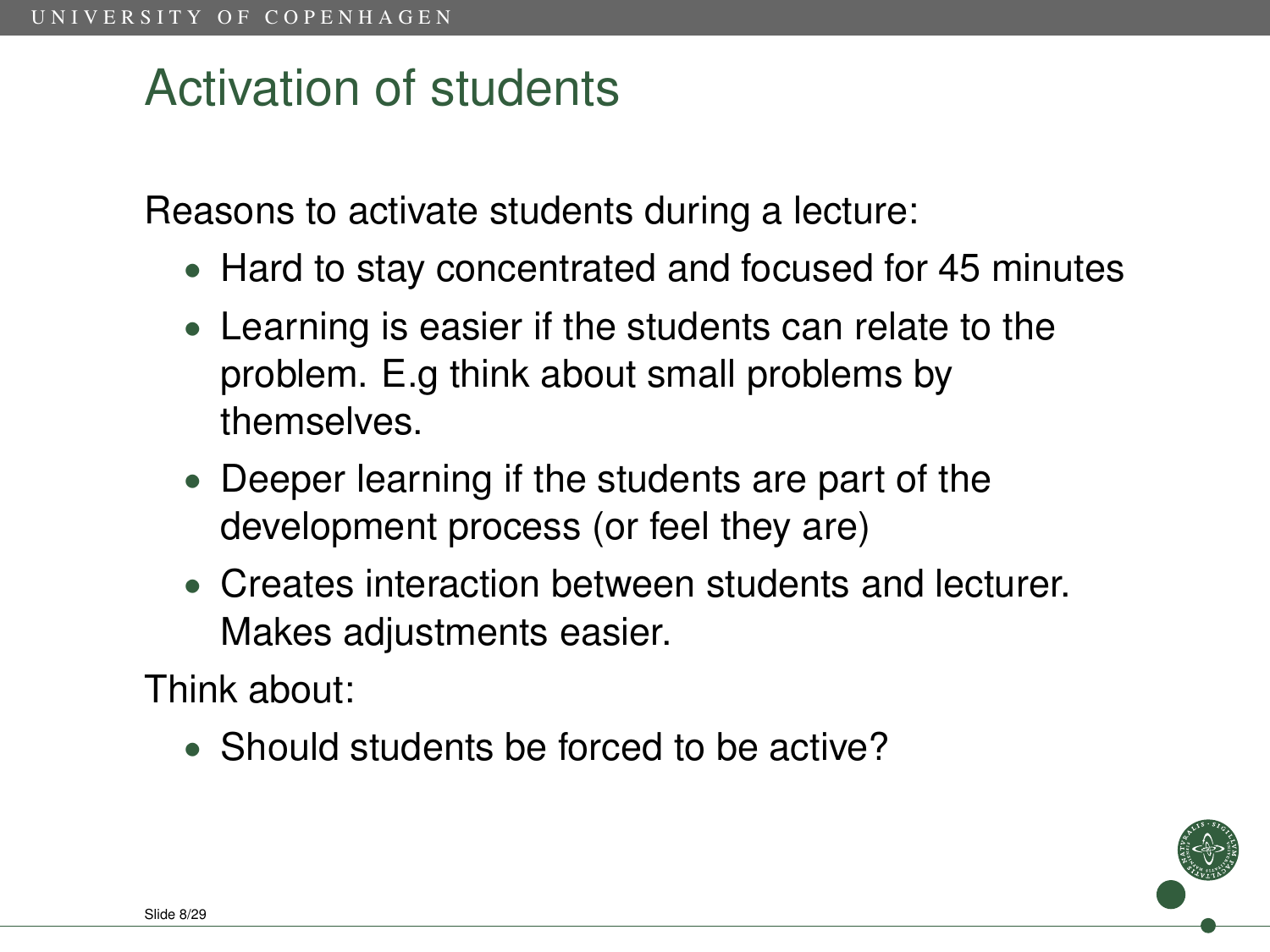## Downside

- You put yourself in a vulnerable situation socially awkward to ask a question and not get an answer. Much easier not to involve the students.
- Student activities take up much time: Just explaining something would be much faster.
- Student activities make planning more difficult:
	- You don't know how much time an activity takes.
	- If you realise that something was not understood, then you have to react.

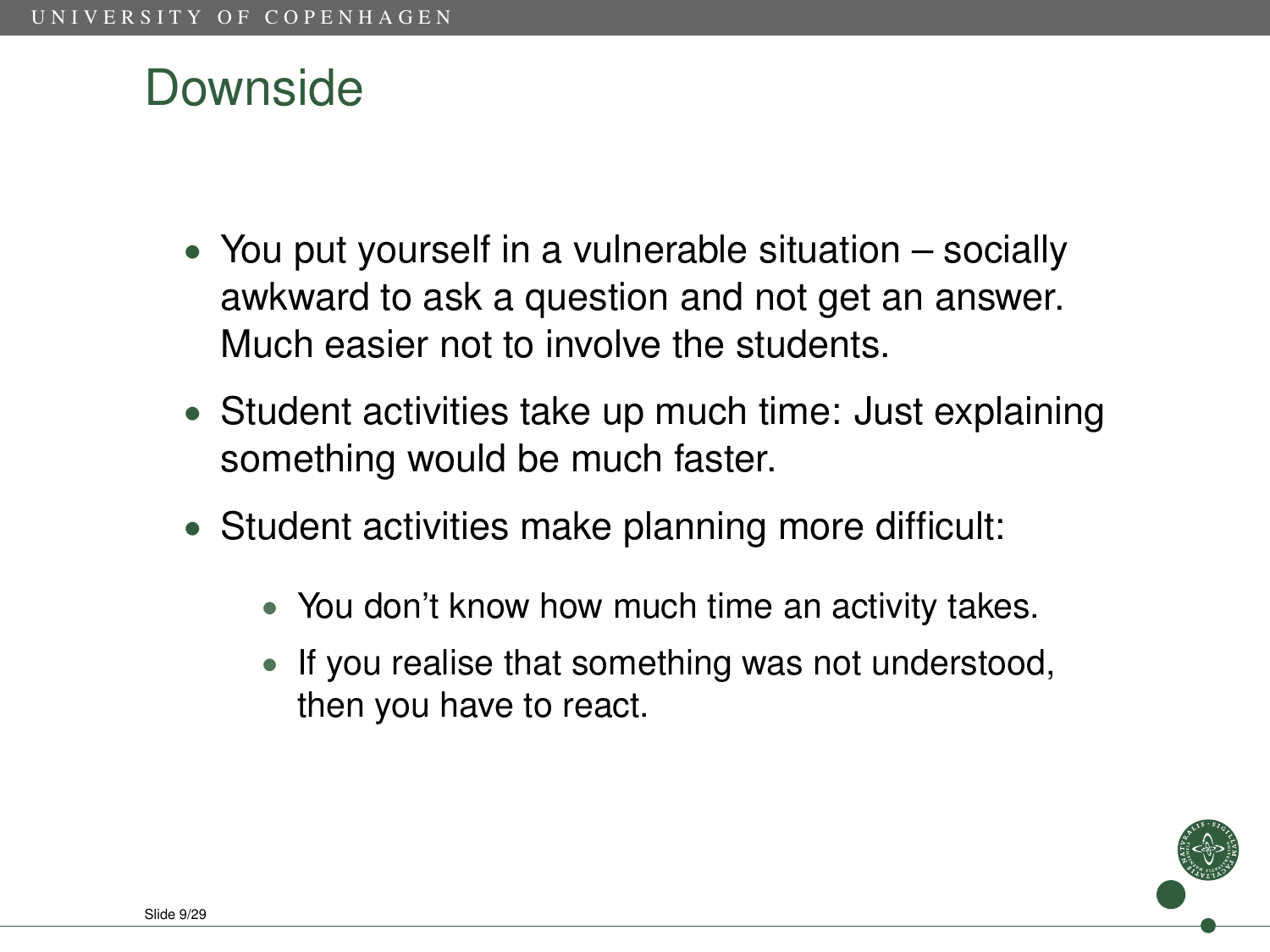## **Questions**

A simple activity is just to ask a lot of questions.

Problems:

- At most one student answers
- Panic among students!
- Awkward if no-one answers

Instead:

- Use of slides with questions and exercises (examples will follow)
- Give the students time to think and discuss.
- If many students: Make them vote.

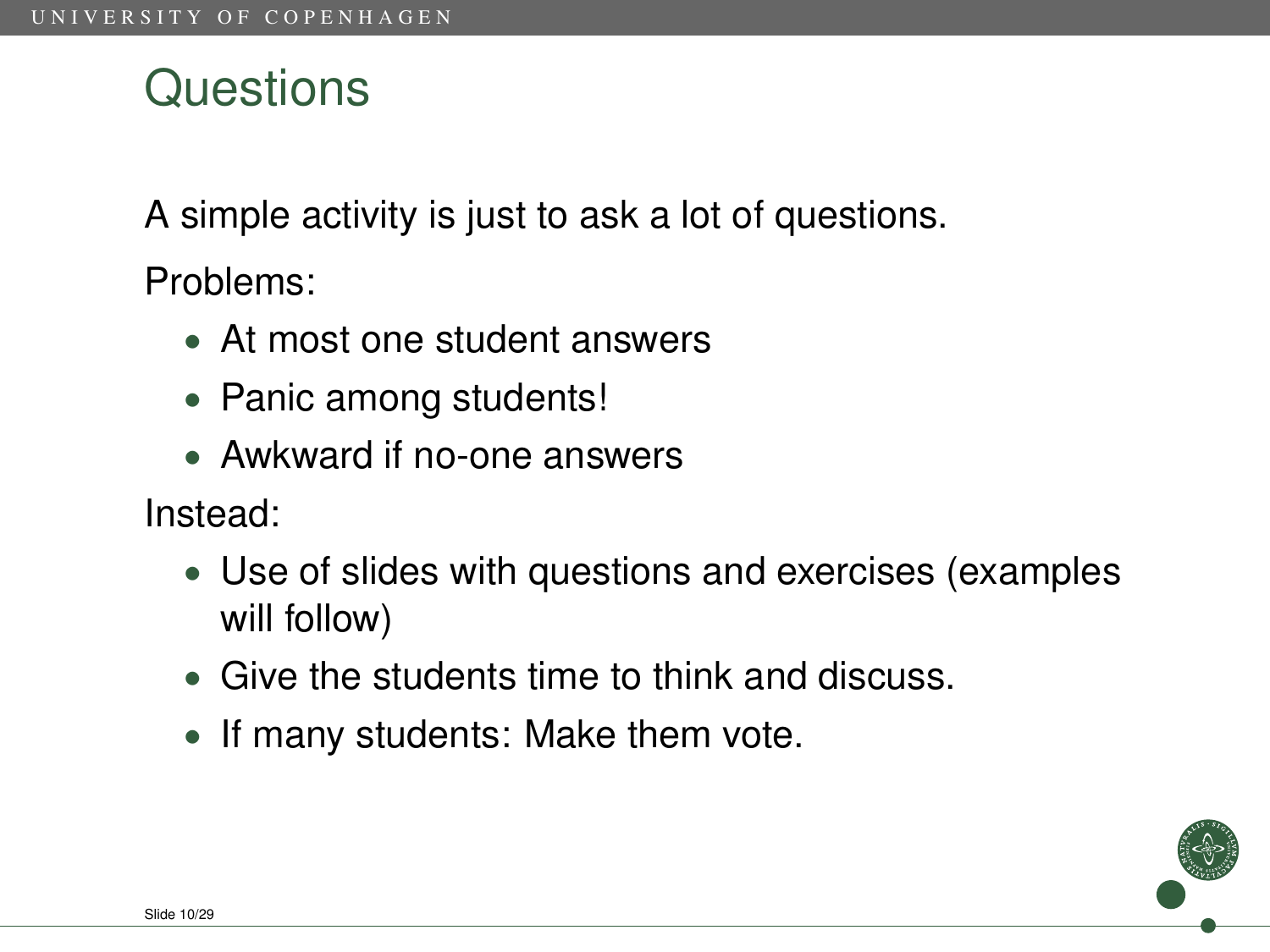## Activities developing intuition

Working with the intuition can be useful:

- Good as introduction: Easier to understand complicated theory if you have some intuition
- Helpful to have an intuitive reference later on, when the result is used again

Challenge:

- My intuition may be different from the way the students think
- That leads to confusion

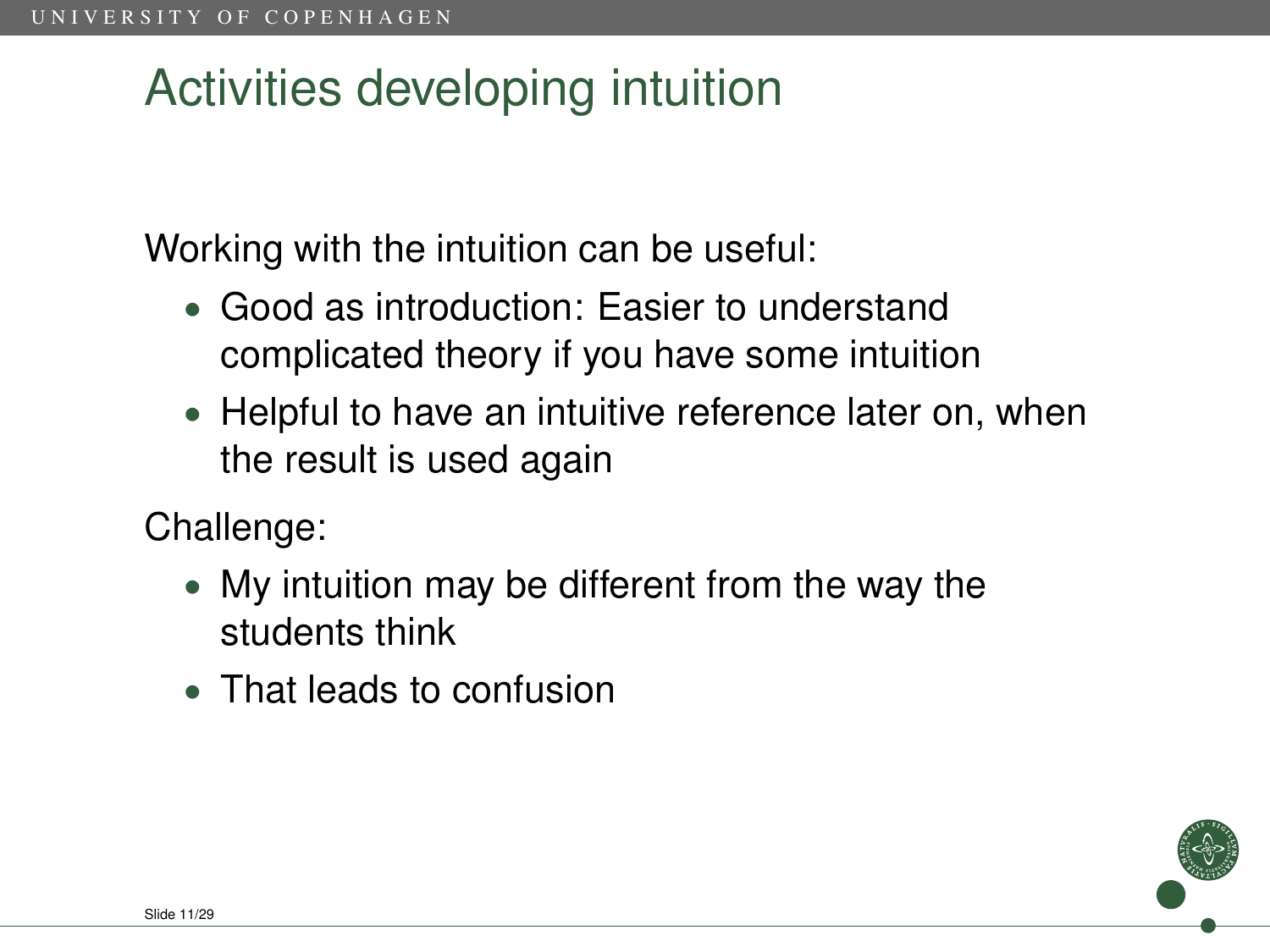# Extension of Tonelli's Theorem

#### Theorem (Theorem 1.3.2, Extended Tonelli)

*Let* µ *be a probability measure on* (X,E)*, and assume that*  $(P_x)_{x \in X}$  *is a* (X, E)–Markov kernel on (*Y*, K). Let  $\lambda$  be the *integration of*  $(P_x)_{x \in X}$  *with respect to*  $\mu$ *. For every* <sup>E</sup>⊗K*–measurable function <sup>f</sup>* : X × Y → [0,∞] *it holds that*

$$
\int f(x, y) d\lambda(x, y) = \iint f(x, y) dP_x(y) d\mu(x)
$$

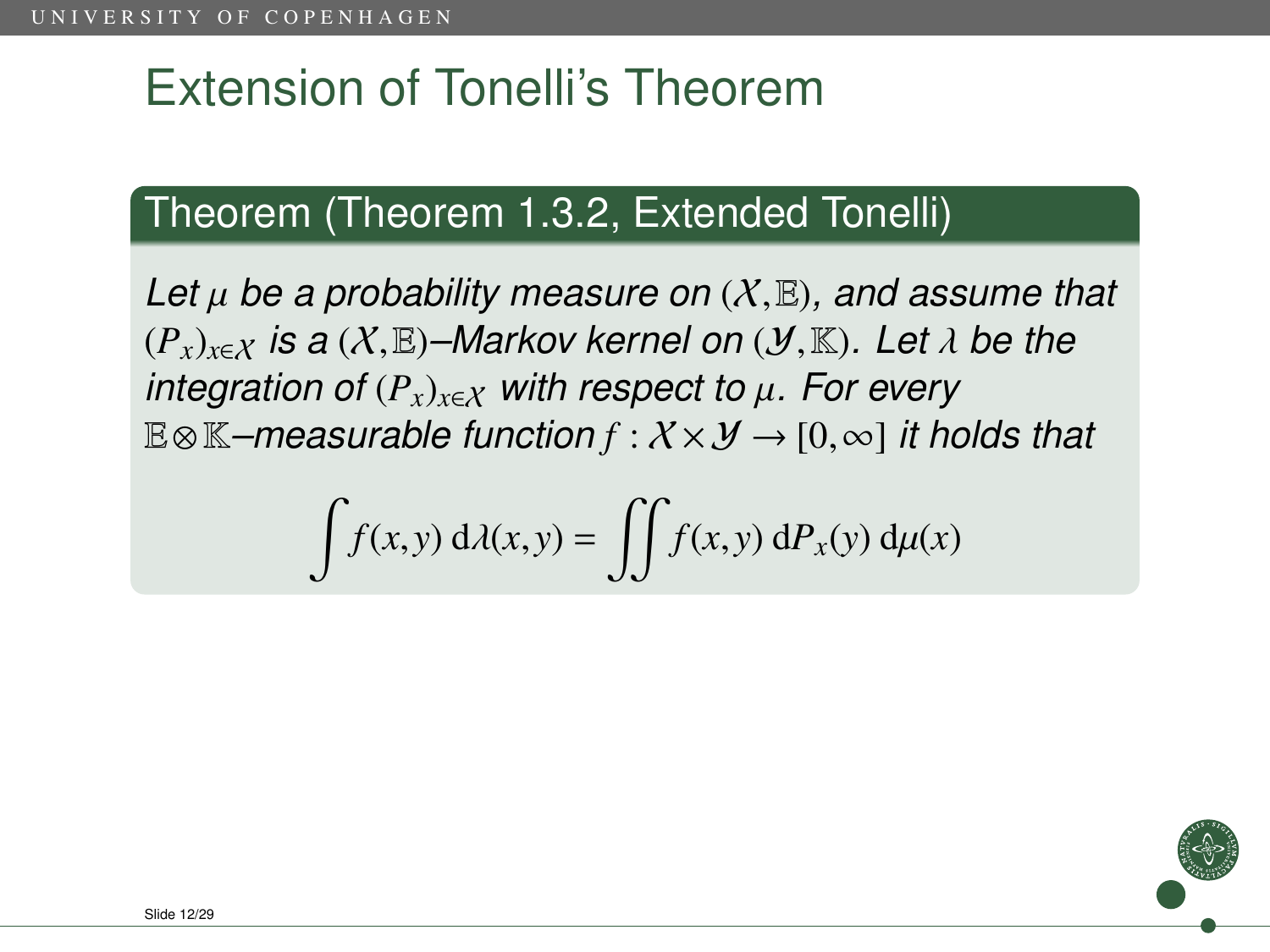# Extension of Tonelli's Theorem

### Theorem (Theorem 1.3.2, Extended Tonelli)

*Let* µ *be a probability measure on* (X,E)*, and assume that*  $(P_x)_{x \in X}$  *is a* (X, E)–Markov kernel on (*Y*, K). Let  $\lambda$  be the *integration of* (*Px*)*x*∈X *with respect to* <sup>µ</sup>*. For every* <sup>E</sup>⊗K*–measurable function <sup>f</sup>* : X × Y → [0,∞] *it holds that*

$$
\int f(x, y) d\lambda(x, y) = \iint f(x, y) dP_x(y) d\mu(x)
$$

Discussion: Compare with example 1.2.3 and discuss why this theorem is called an extension of Tonelli!

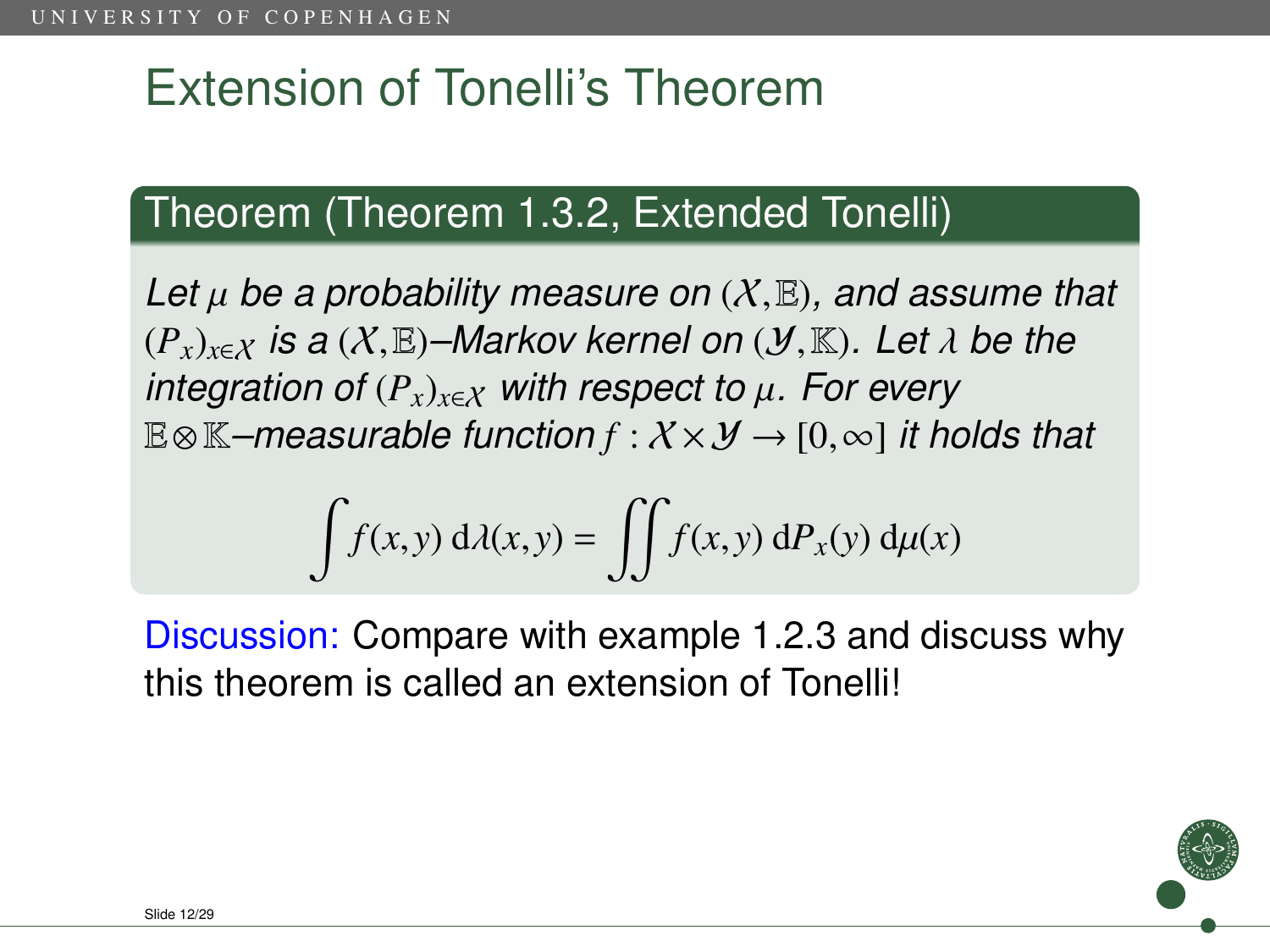# Extension of Tonelli's Theorem

### Theorem (Theorem 1.3.2, Extended Tonelli)

*Let* µ *be a probability measure on* (X,E)*, and assume that*  $(P_x)_{x \in X}$  *is a* (X, E)–Markov kernel on (*Y*, K). Let  $\lambda$  be the *integration of* (*Px*)*x*∈X *with respect to* <sup>µ</sup>*. For every* <sup>E</sup>⊗K*–measurable function <sup>f</sup>* : X × Y → [0,∞] *it holds that*

$$
\int f(x, y) d\lambda(x, y) = \iint f(x, y) dP_x(y) d\mu(x)
$$

Discussion: Compare with example 1.2.3 and discuss why this theorem is called an extension of Tonelli! Measures like  $\lambda$  can be seen as a generalisation of product measures  $\mu \otimes \nu$  on  $X \times Y$ .

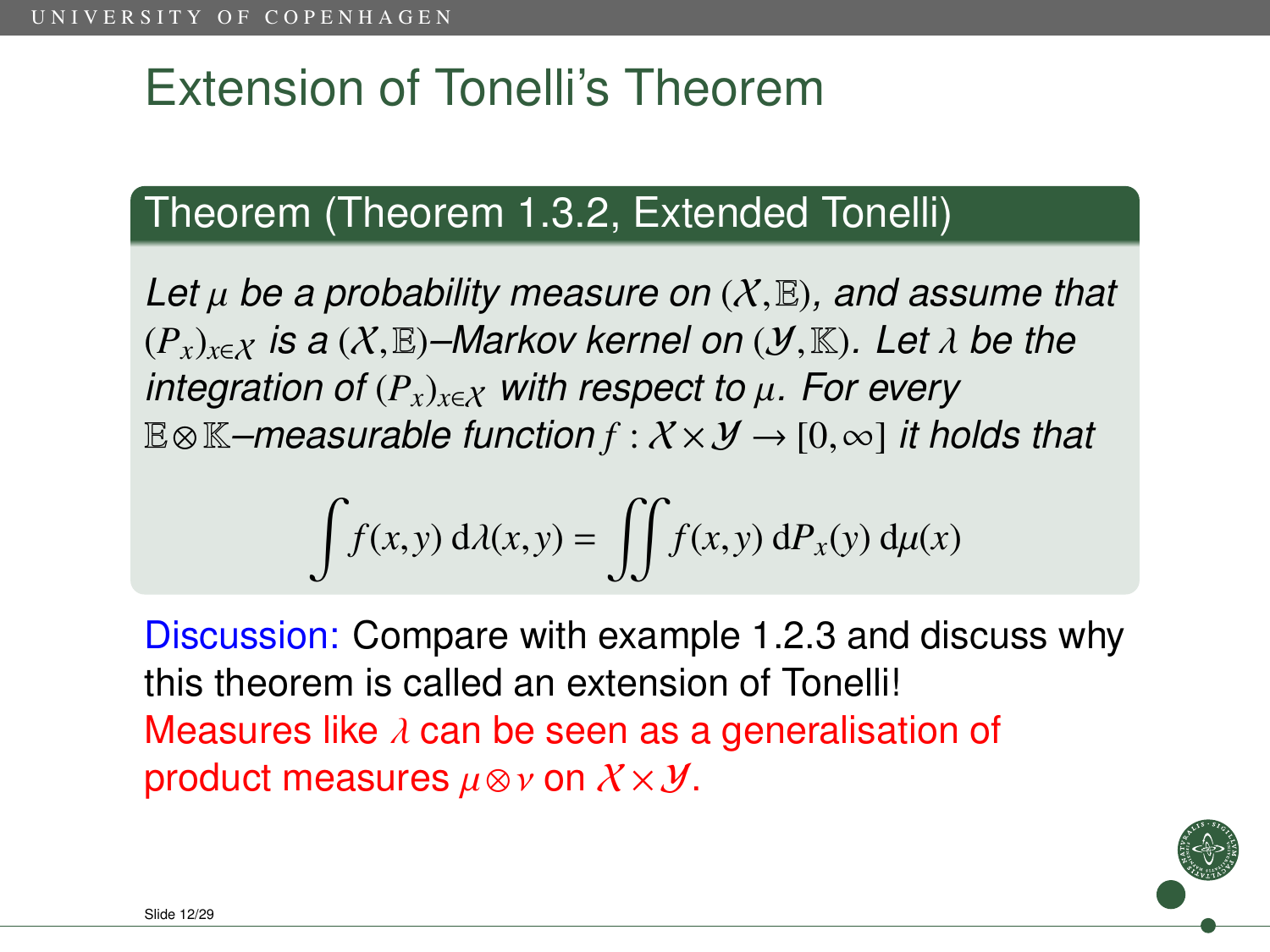We will show that

$$
\frac{1}{\sqrt{n}}M_n \stackrel{\mathcal{D}}{\rightarrow} \mathcal{N}(0,1)
$$

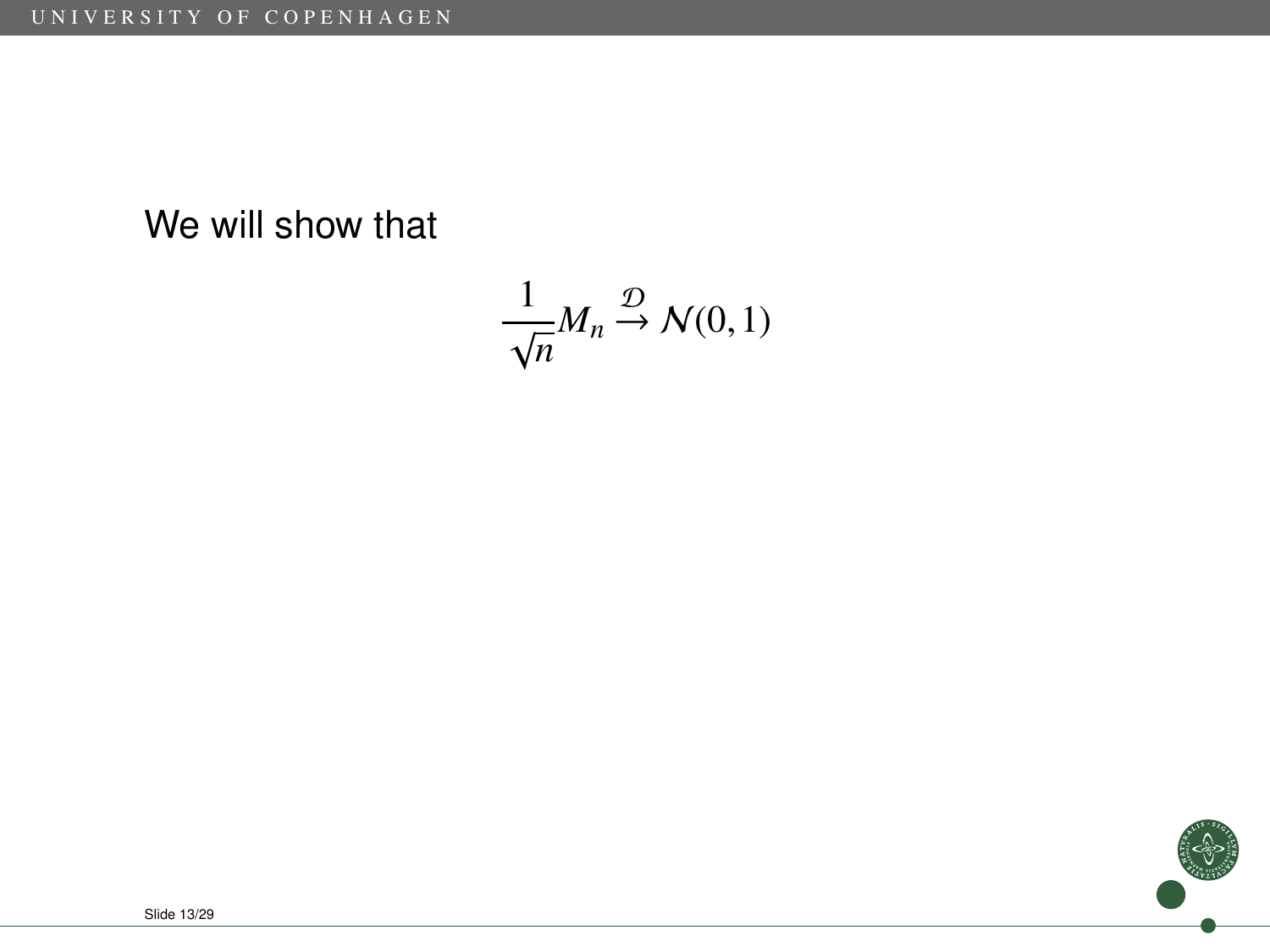#### We will show that

$$
\frac{1}{\sqrt{n}}M_n \stackrel{\mathcal{D}}{\rightarrow} \mathcal{N}(0,1)
$$

Discuss in 2 minutes:

- What will a plot of  $\left(\frac{1}{n}M_n\right)_{n\geq 1}$  look like?
- What will a plot of  $(\frac{1}{\sqrt{n}}M_n)_{n\geq 1}$  look like?
- What will a plot of  $(M_n)_{n\geq 1}$  look like?

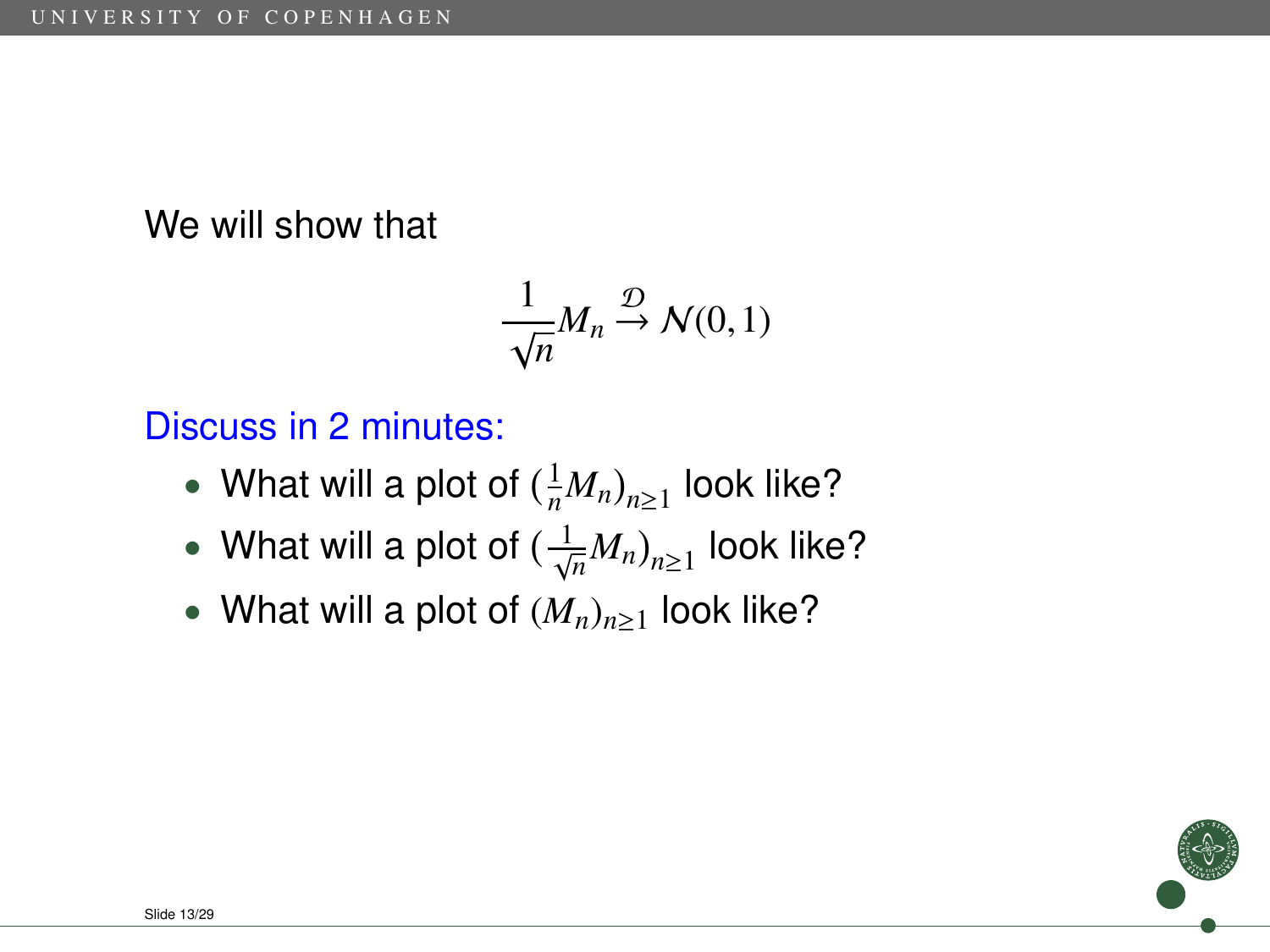

Figure: Simulation of  $(\frac{1}{n}M_n)_{n\geq 1}$ 

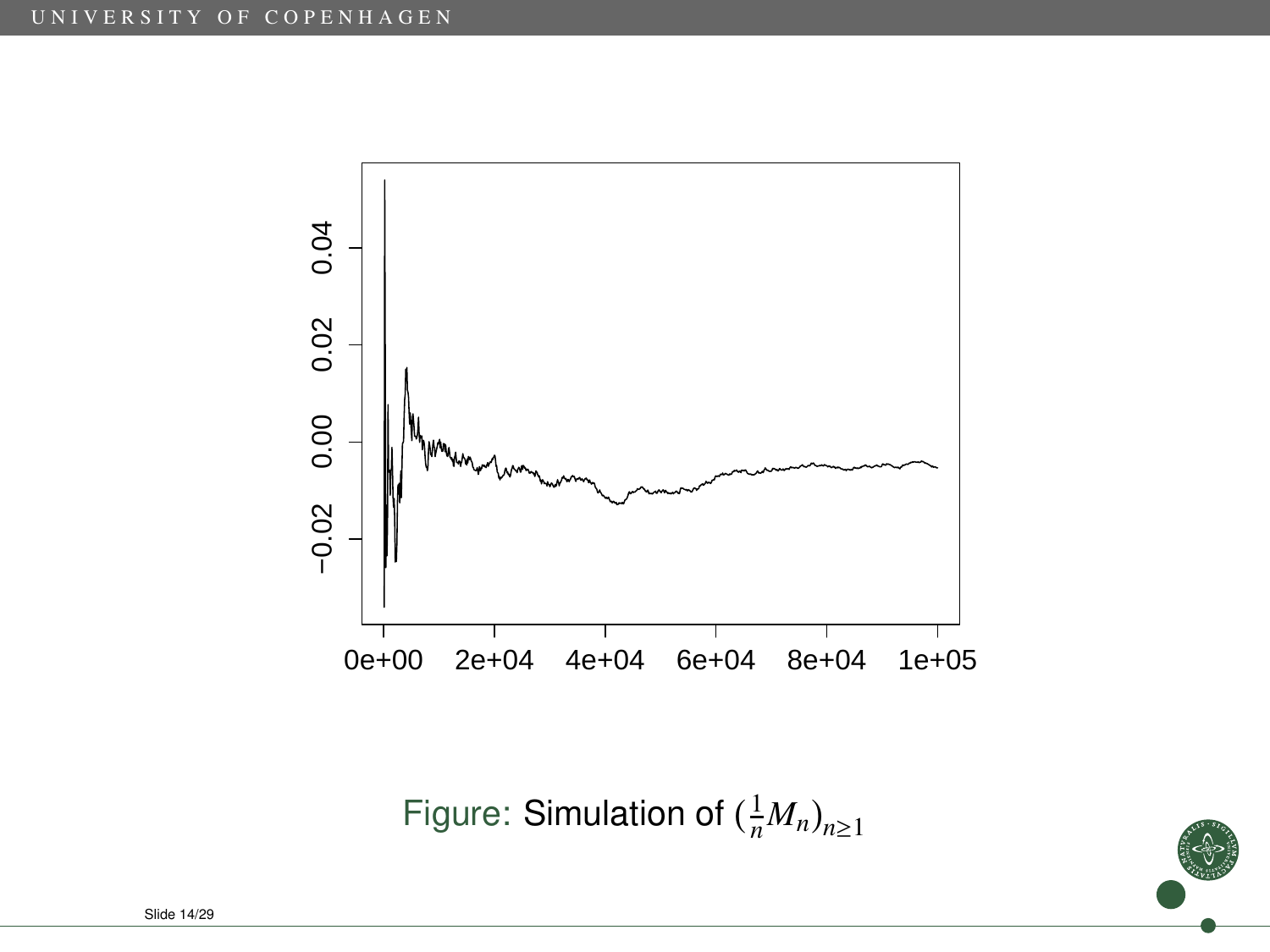

Figure: Simulation of  $(\frac{1}{\sqrt{n}}M_n)_{n\geq 1}$ 

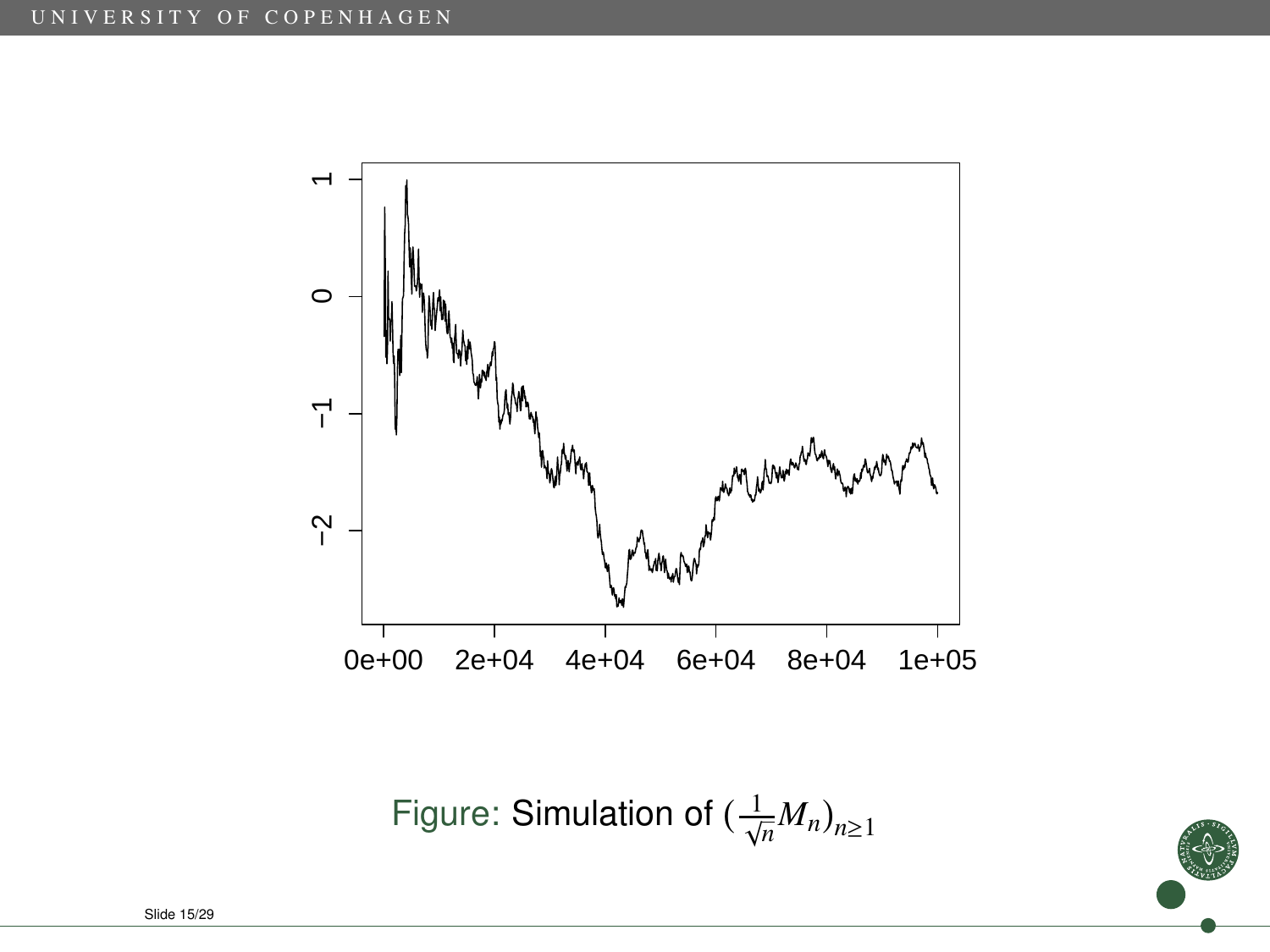

Figure: Simulation of  $(M_n)_{n\geq 1}$ 

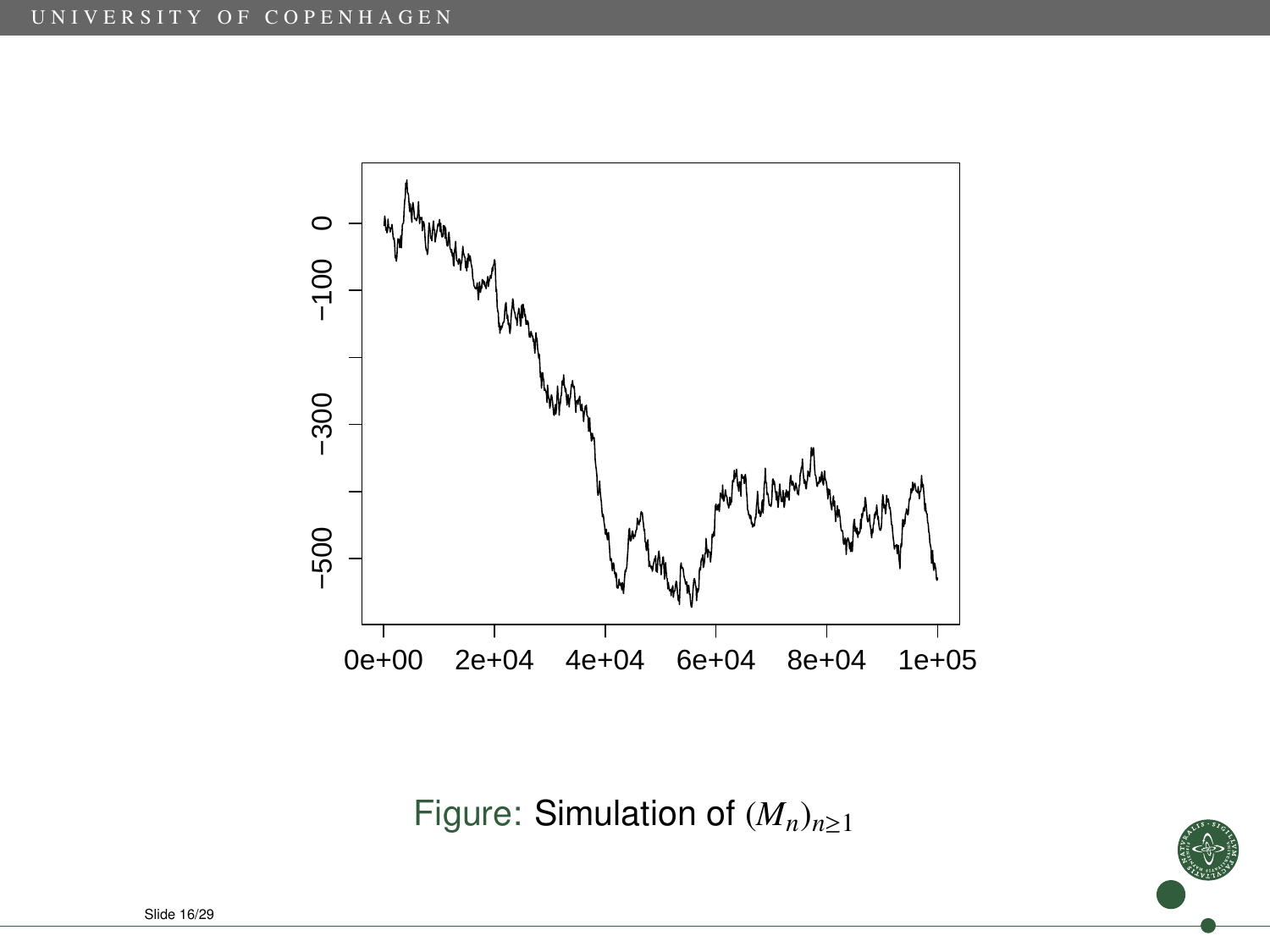## Discussion about your morning situation

Consider the following 3 events you could experience in the morning



- Do we have ordinary independence here?
- Try to identify a conditional independence between two events given a third
- Explain this using the asymmetric theorem

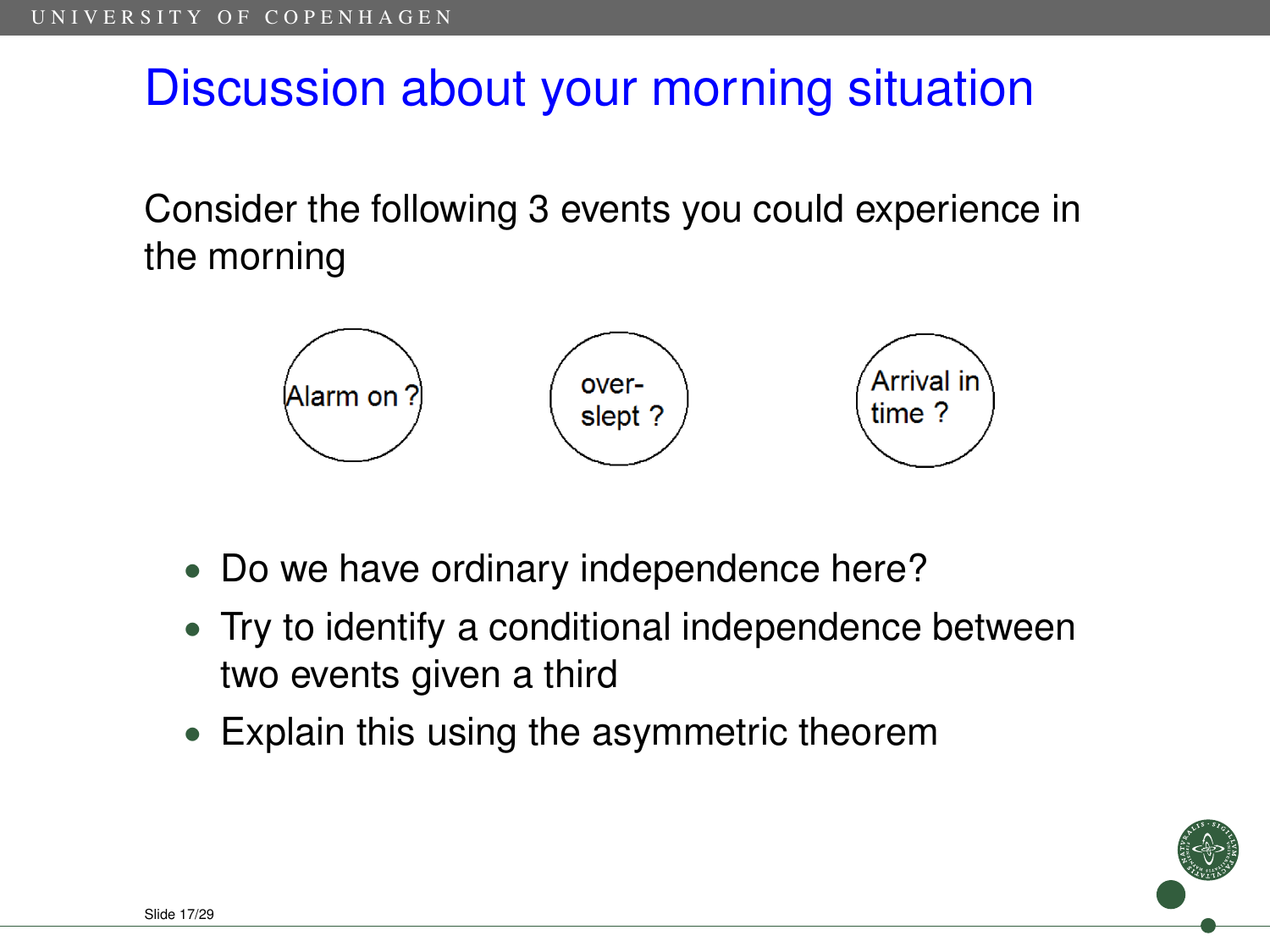# Relating to and combining known theory

Student activities can be used to remind students of material they (in principle) already know:

- You get to check whether the students have understood previous lectures
- Repeating helps understanding
- Remind students of some known theory that is about to be applied

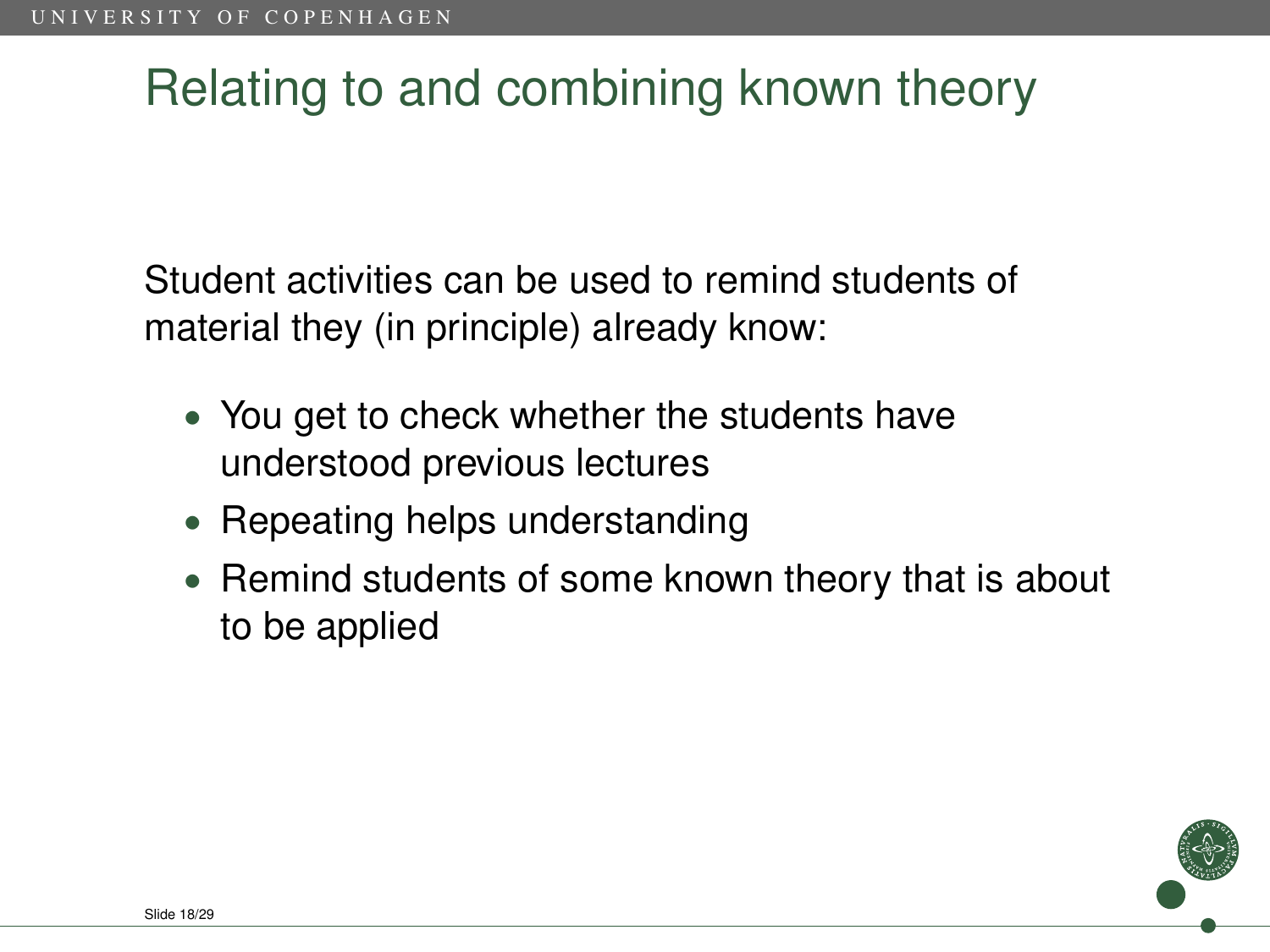## Discussion – Memory game:-)

Consider the Markov kernels

$$
1: P^{*k} \qquad \text{and} \qquad 2: P^{k}.
$$

Combine them with the following conditional distributions, where  $X_0, X_1, \ldots$  is a time homogeneous Markov chain with transition prob.  $(P_x)_{x \in X}$ :

- a) (*X*1,...,*Xk*) <sup>|</sup> *<sup>X</sup>*<sup>0</sup>
- b)  $X_{n+k}$   $X_n$
- c) (*Xn*,...,*Xn*+*k*−1) <sup>|</sup> *<sup>X</sup>n*−<sup>1</sup>
- d)  $X_k$  |  $X_0$
- e)  $X_{n+k} | X_0, \ldots, X_n$
- f) (*Xn*,...,*Xn*+*k*−1) <sup>|</sup> *<sup>X</sup>*0,...,*Xn*−<sup>1</sup>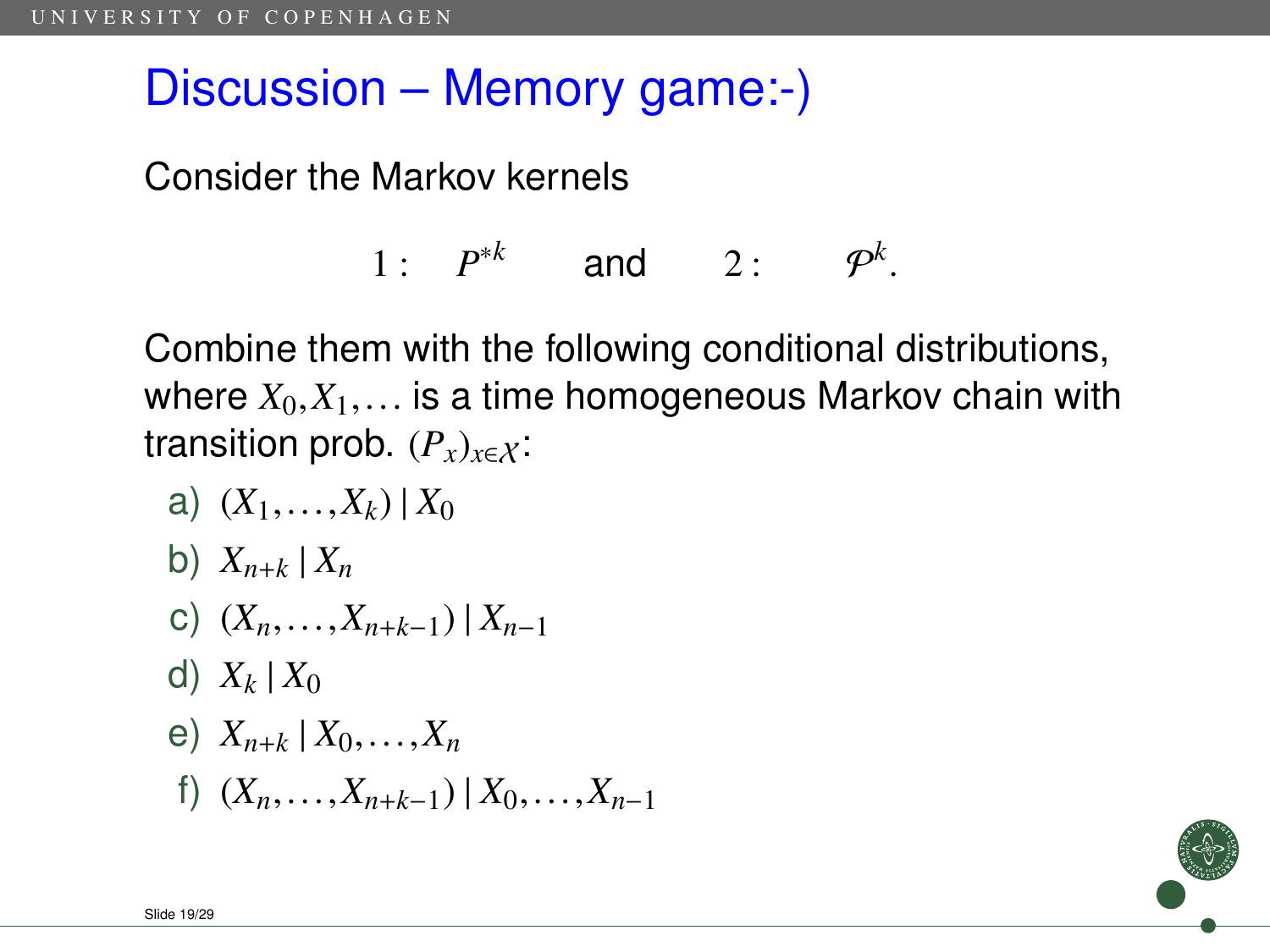## Markov chains so far

Think about the arguments and the order:

- we defined a Markov chain
- we derived the finite–dimensional distributions for a Markov chain (if it exists)
- we argued that a probability measure exists on  $(X^{\infty}, \mathbb{E}^{\infty})$  with finite–dimensional distributions like this
- we went back and saw that a process with this distribution IS a Markov chain

Think about: Could we have changed the order?

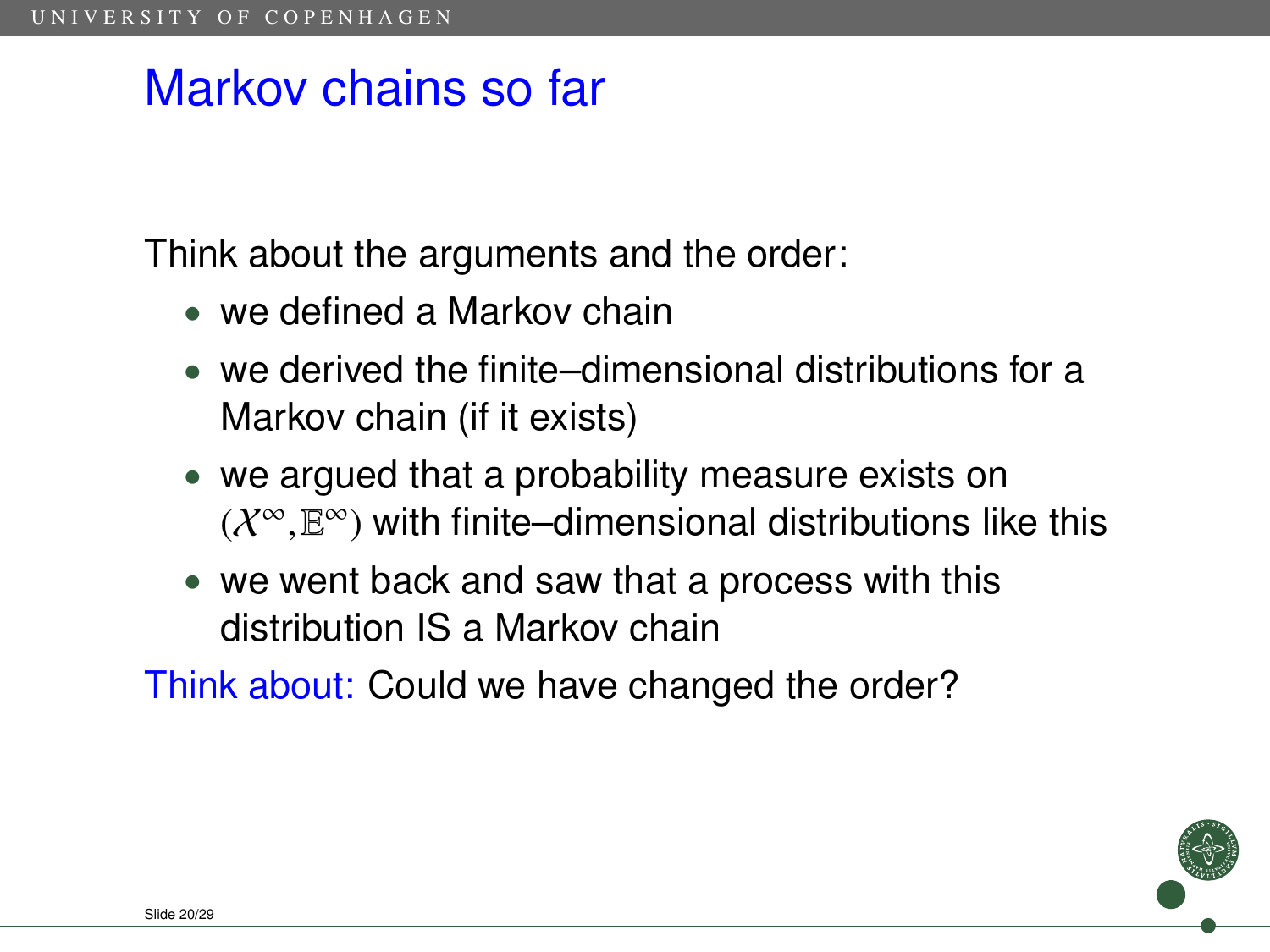# Involvement in proofs

- A proof could easily last 45 minutes: Breaks may be needed to avoid one–man lecturer shows and sleeping students!
- Can use activities to point out/repeat an important step - change of speed.
- Although the proof takes place on the blackboard, I (again) use slides to formulate questions/exercises.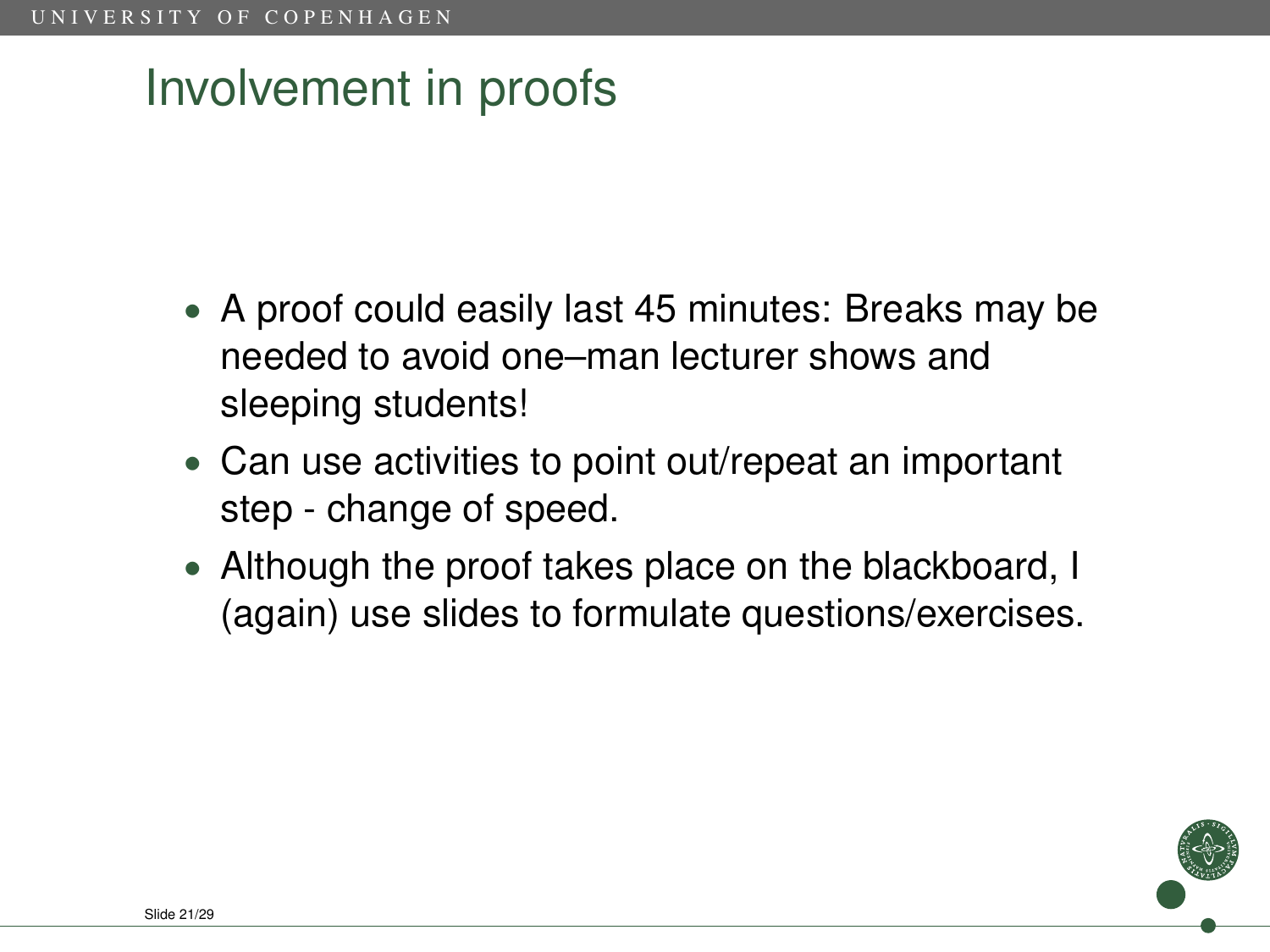# First steps of proof of 5.5.1

Let  $B = \{x \in \mathcal{X} : V(x) \le r\}$  and

$$
h(y) = \inf_{x \in B} k_x^{(m)}(y)
$$

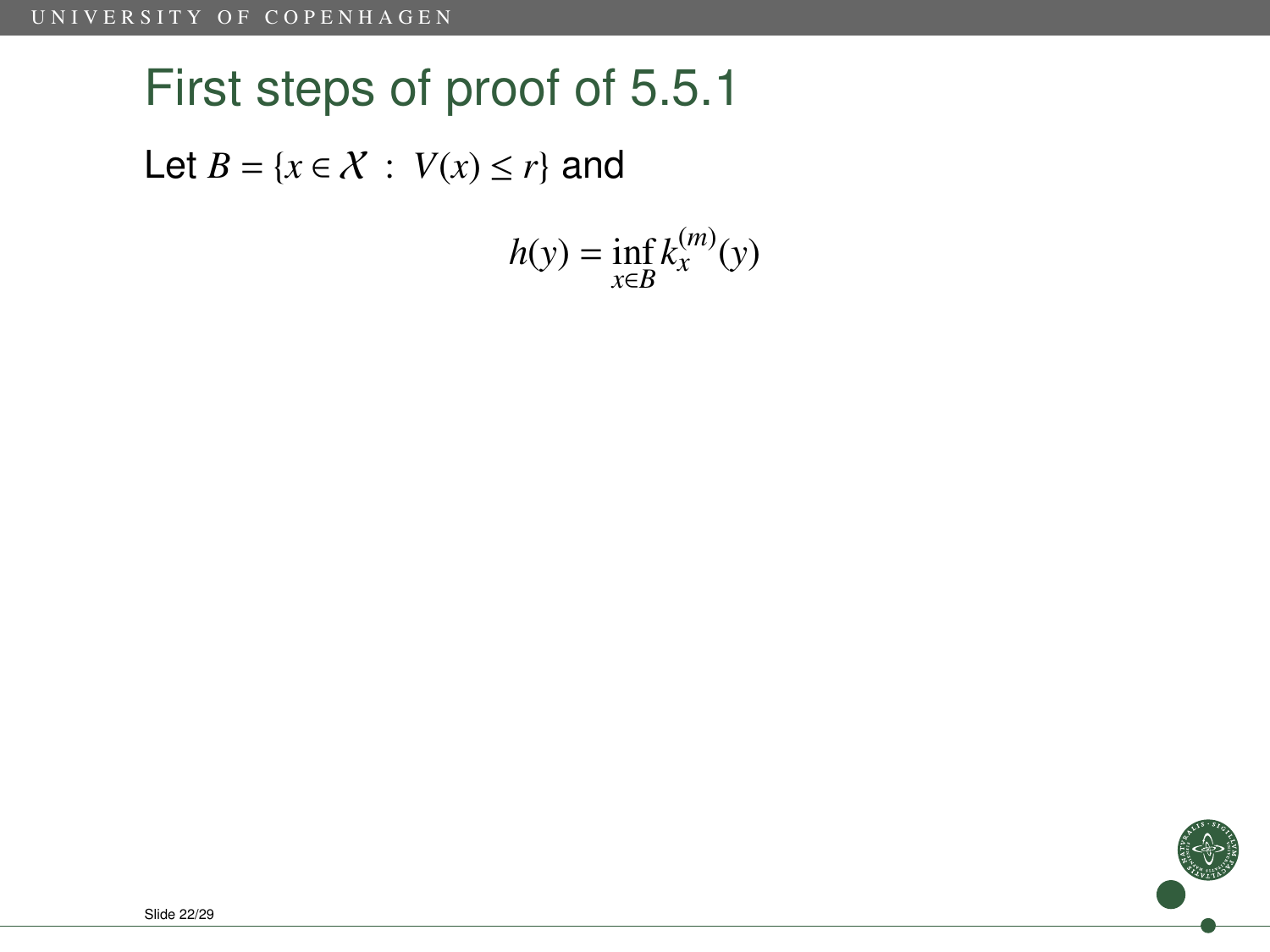# First steps of proof of 5.5.1 Let  $B = \{x \in \mathcal{X} : V(x) \le r\}$  and  $h(y) = \inf_{x \in B} k_x^{(m)}(y)$

Then we have shown

$$
P^{*(m+n)}(f)(y) \ge h(y) \int_B P^{*n}(f)(x) d\nu(x)
$$

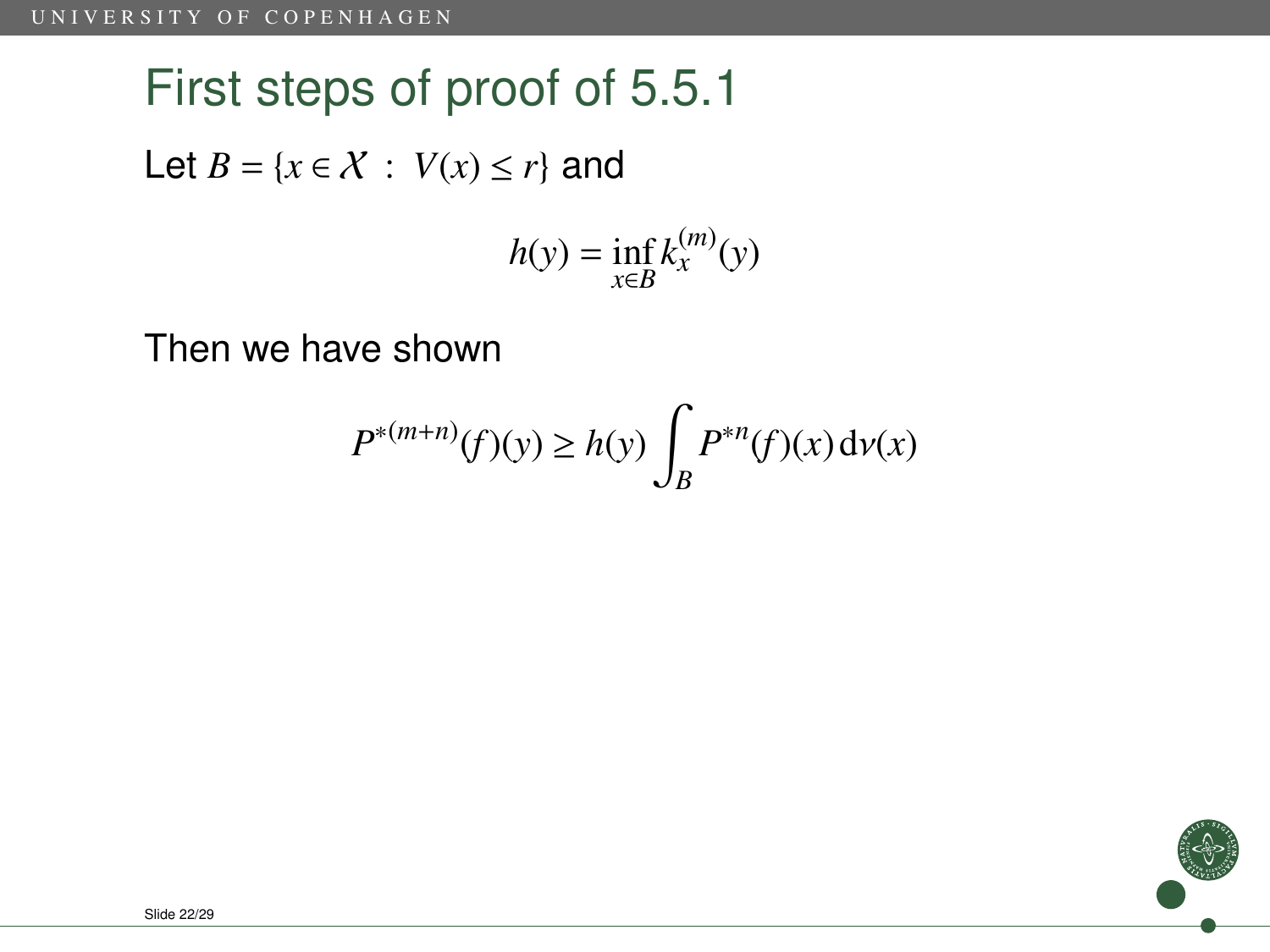# First steps of proof of 5.5.1 Let  $B = \{x \in \mathcal{X} : V(x) \le r\}$  and  $h(y) = \inf_{x \in B} k_x^{(m)}(y)$

Then we have shown

$$
P^{*(m+n)}(f)(y) \ge h(y) \int_B P^{*n}(f)(x) d\nu(x)
$$

Suppose we furthermore can show that for some  $\delta > 0$ 

$$
\int_B P^{*n}(f)(x) \, \mathrm{d}\nu(x) > \delta
$$

for *n* big enough.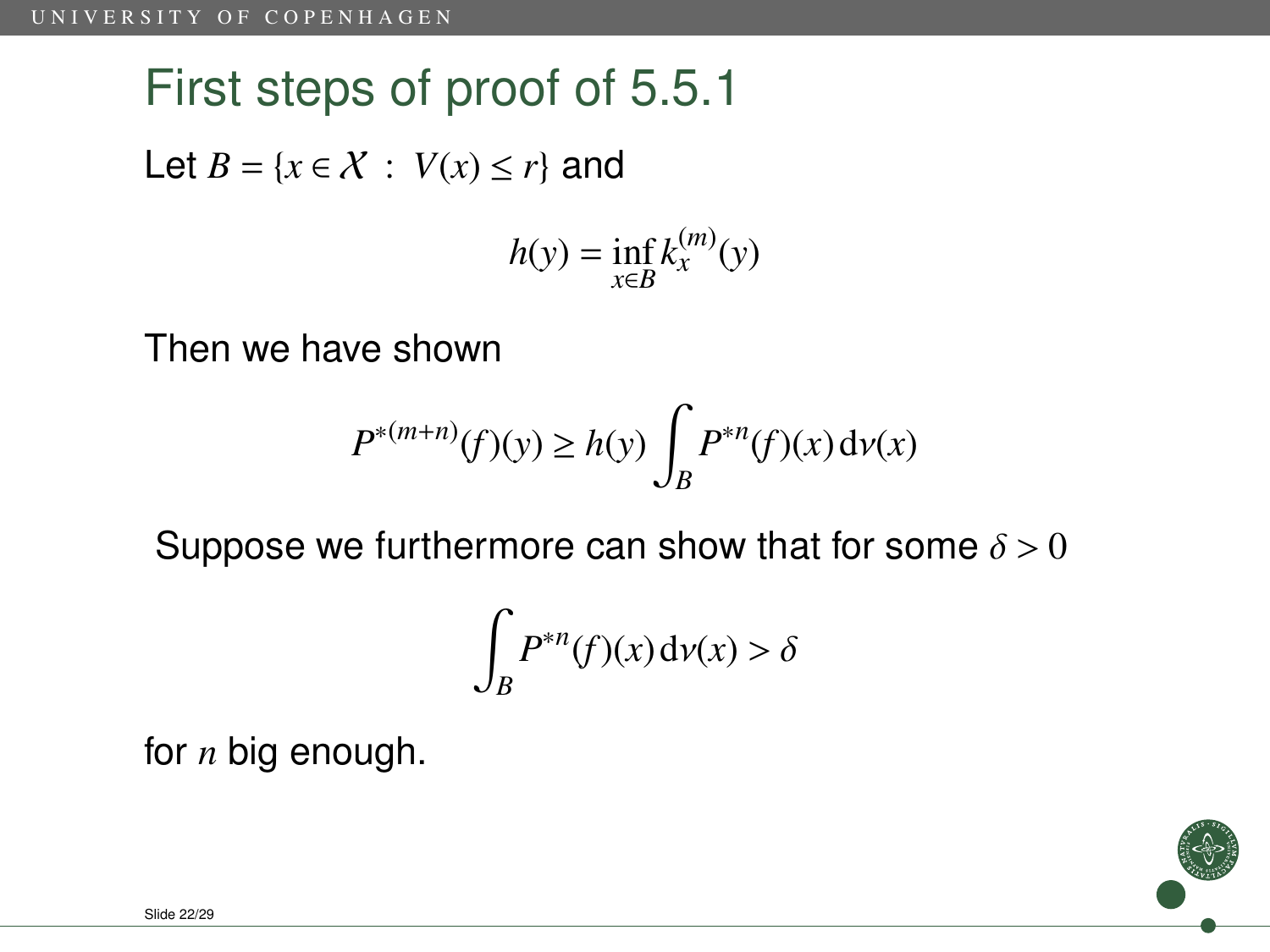# First steps of proof of 5.5.1 Let  $B = \{x \in \mathcal{X} : V(x) \le r\}$  and  $h(y) = \inf_{x \in B} k_x^{(m)}(y)$

Then we have shown

$$
P^{*(m+n)}(f)(y) \ge h(y) \int_B P^{*n}(f)(x) \, \mathrm{d}\nu(x)
$$

Suppose we furthermore can show that for some  $\delta > 0$ 

$$
\int_B P^{*n}(f)(x) \, \mathrm{d}\nu(x) > \delta
$$

for *n* big enough.

Discuss: Why will the proof in that case be complete?

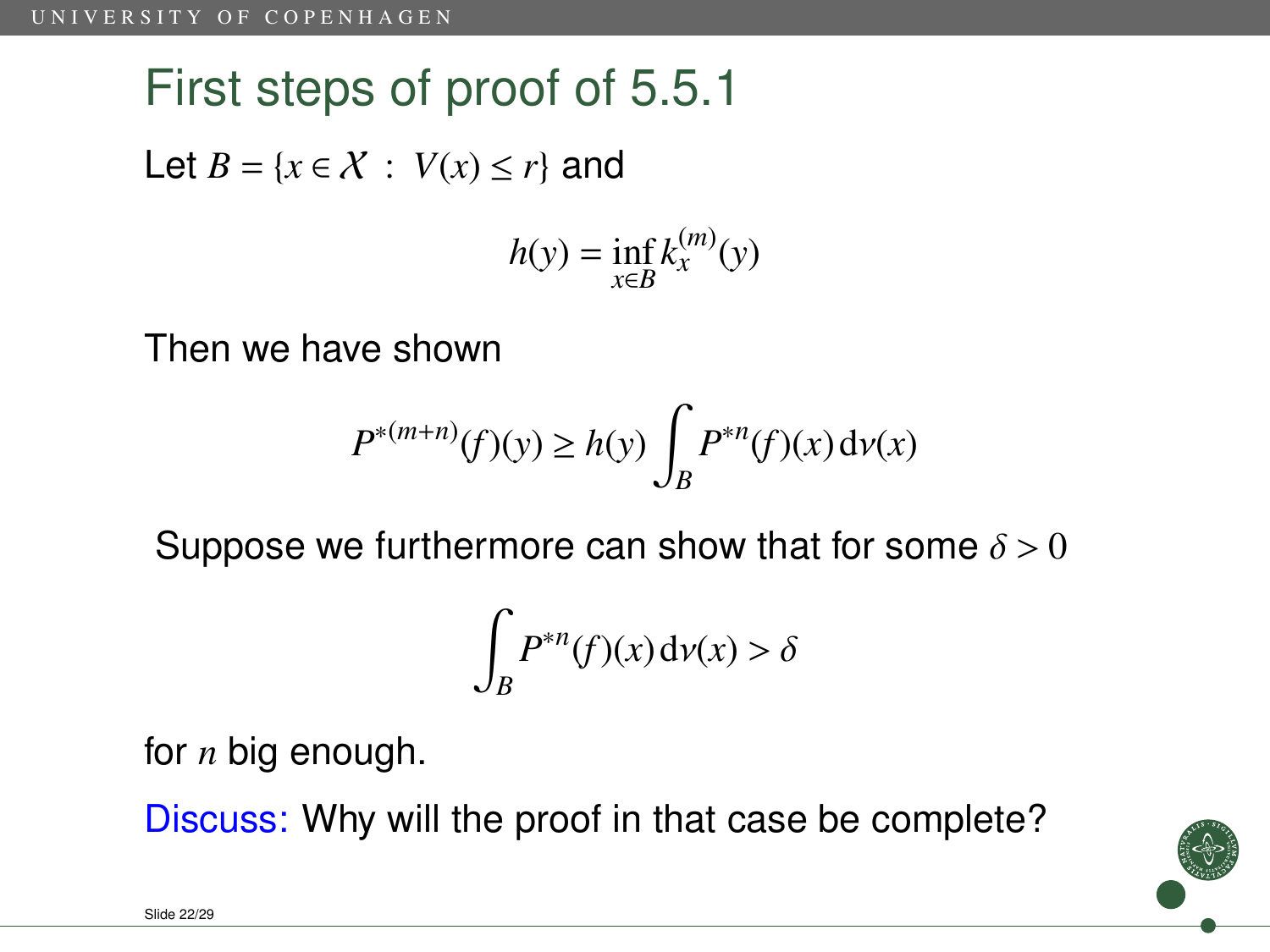#### Theorem (Theorem 4.3.5)

*A time homogeneous Markov chain <sup>X</sup>*0,*X*1,... *is weakly time homogeneous.*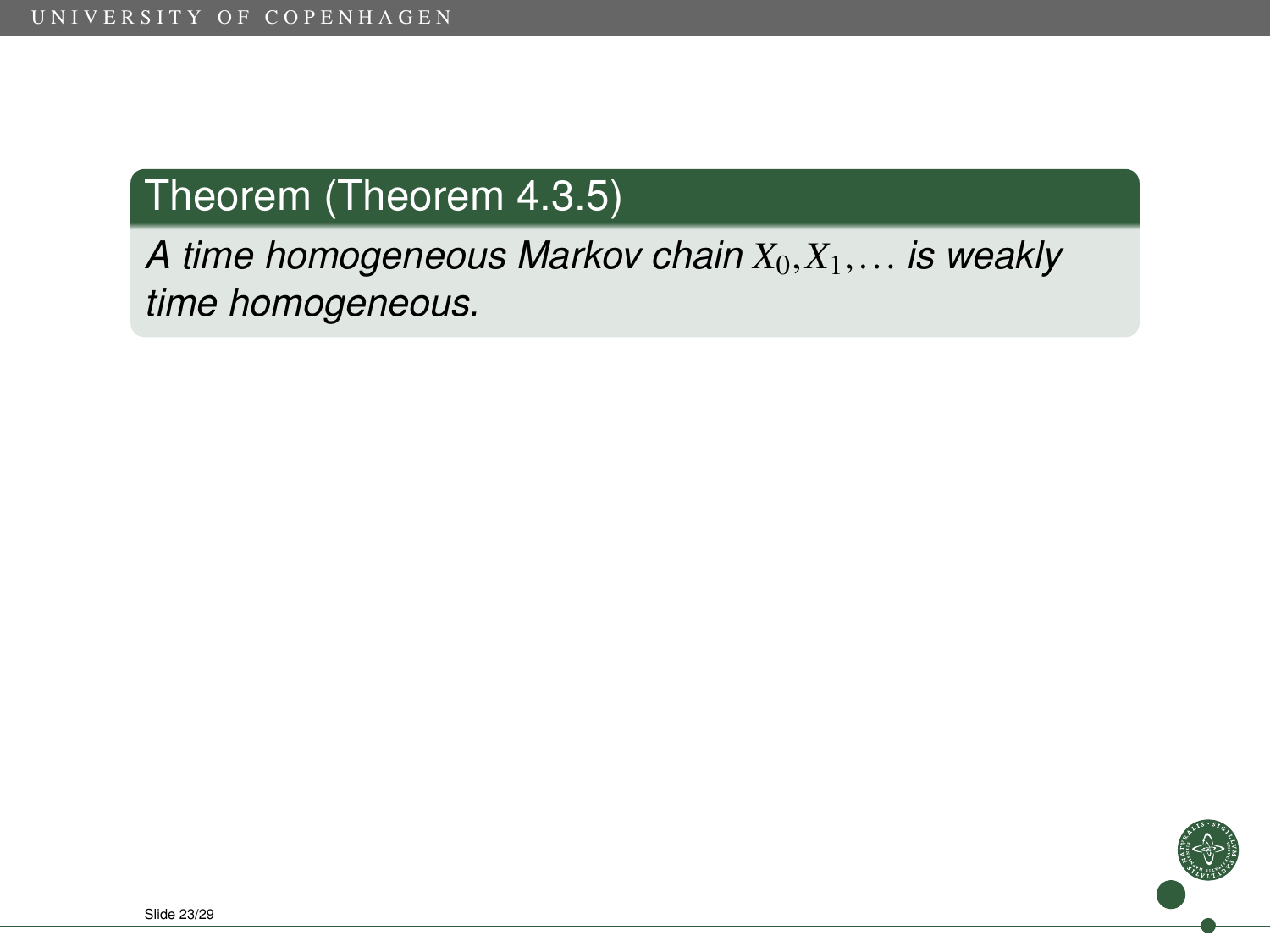#### Theorem (Theorem 4.3.5)

*A time homogeneous Markov chain <sup>X</sup>*0,*X*1,... *is weakly time homogeneous.*

#### Proof.

On the blackboard!<br>
On the blackboard!

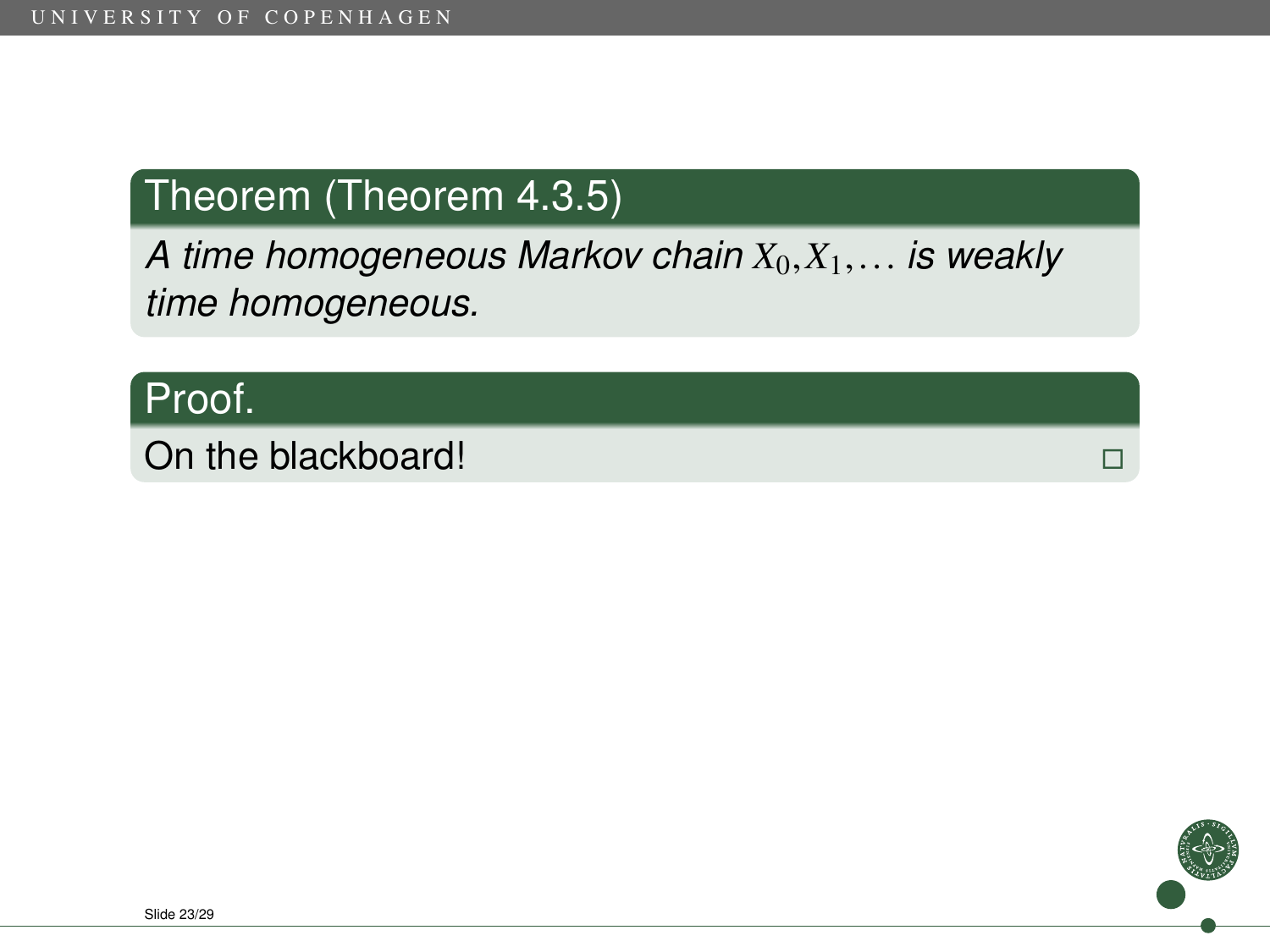#### Theorem (Theorem 4.3.5)

*A time homogeneous Markov chain <sup>X</sup>*0,*X*1,... *is weakly time homogeneous.*

#### Proof.

On the blackboard! The state of the state of the state of the state of the state of the state of the state of the state of the state of the state of the state of the state of the state of the state of the state of the stat

Discuss: Why can we conclude from the proof that

$$
X_{\tau+1} \mid X_{\tau} \quad \stackrel{\mathcal{D}}{=} \quad X_{n+1} \mid X_n \text{ ?}
$$

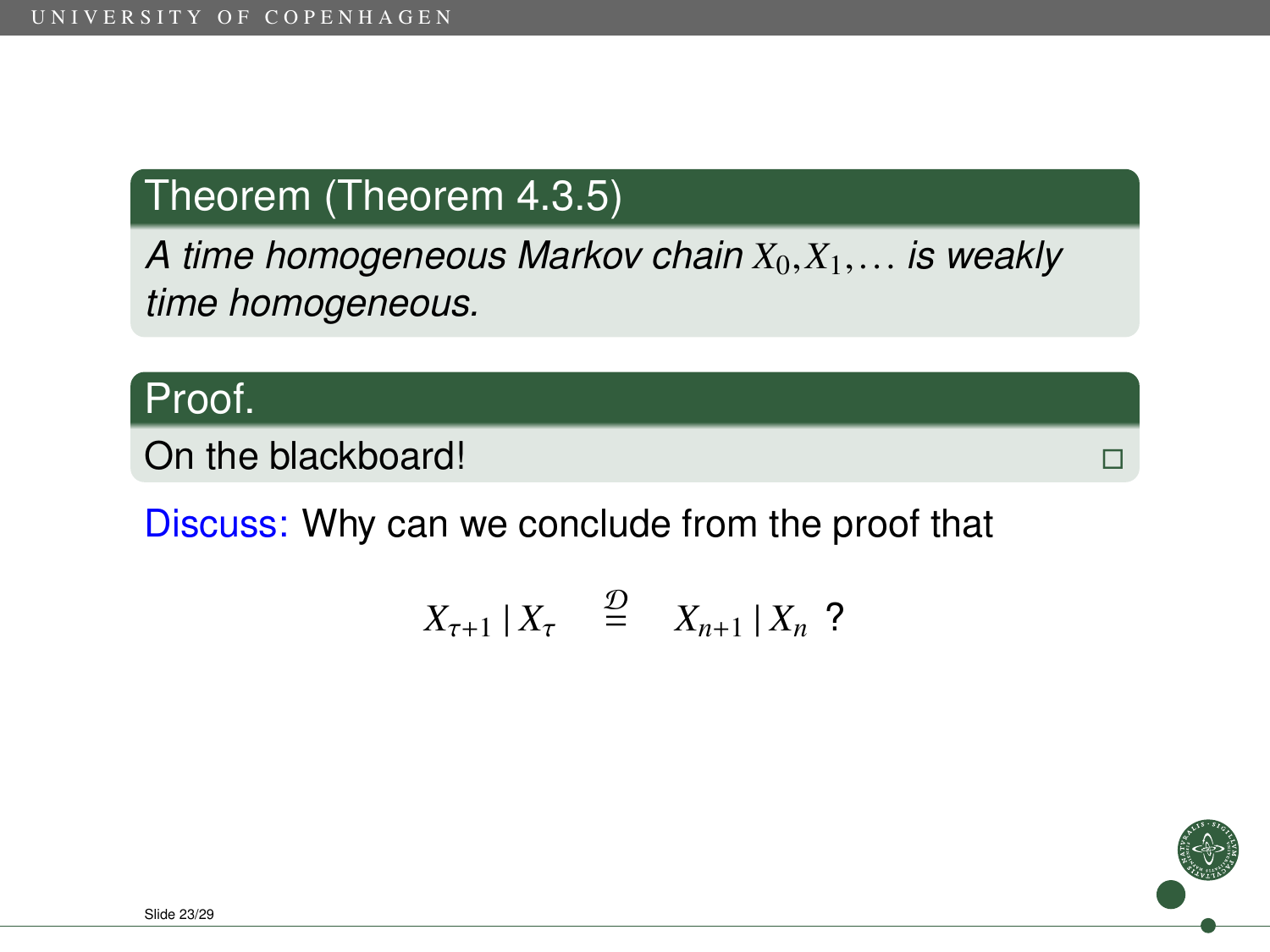#### Theorem (Theorem 3.4.3)

*Let* <sup>A</sup>*,* <sup>B</sup>*,* <sup>G</sup> *and* <sup>H</sup> *be* σ*-algebras. It holds that*

 $A \perp \mathbb{B} | \mathbb{H}$  and  $A \perp \mathbb{G} | \mathbb{B} \vee \mathbb{H} \Rightarrow A \perp (\mathbb{B} \vee \mathbb{G}) | \mathbb{H}.$ 

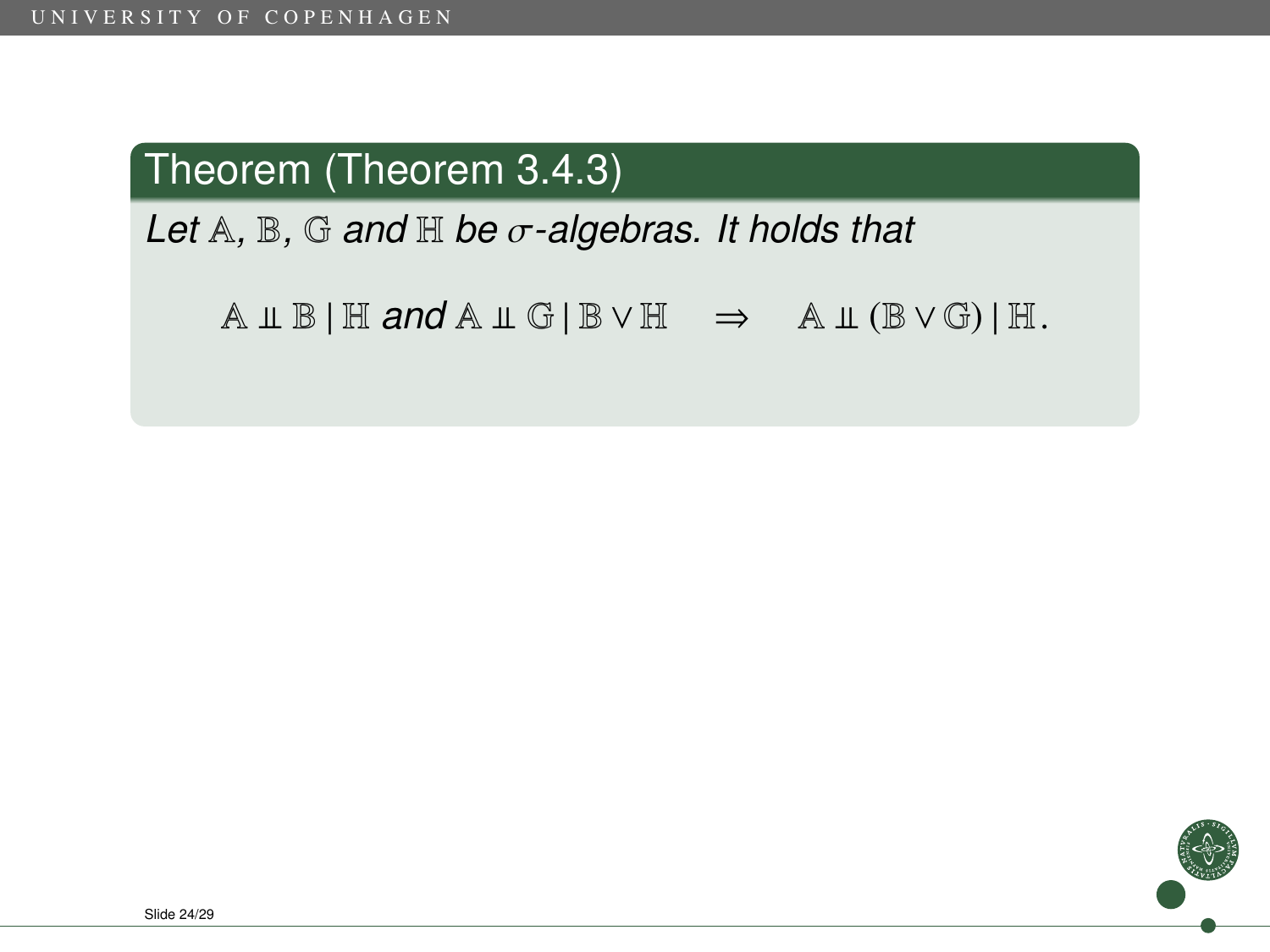#### Theorem (Theorem 3.4.3)

*Let* <sup>A</sup>*,* <sup>B</sup>*,* <sup>G</sup> *and* <sup>H</sup> *be* σ*-algebras. It holds that*

 $A \perp \mathbb{B}$  | H *and*  $A \perp \mathbb{G}$  | B  $\vee$  H  $\Rightarrow$   $A \perp (B \vee G)$  | H.

#### Proof.

We show the asymmetric characterisation: Let  $A \in \mathbb{A}$ , then

$$
P(A | (\mathbb{B} \vee \mathbb{G}) \vee \mathbb{H}) = P(A | \mathbb{B} \vee \mathbb{H}) = P(A | \mathbb{H}) \text{ a.s.}
$$

Discuss: How is this equality obtained?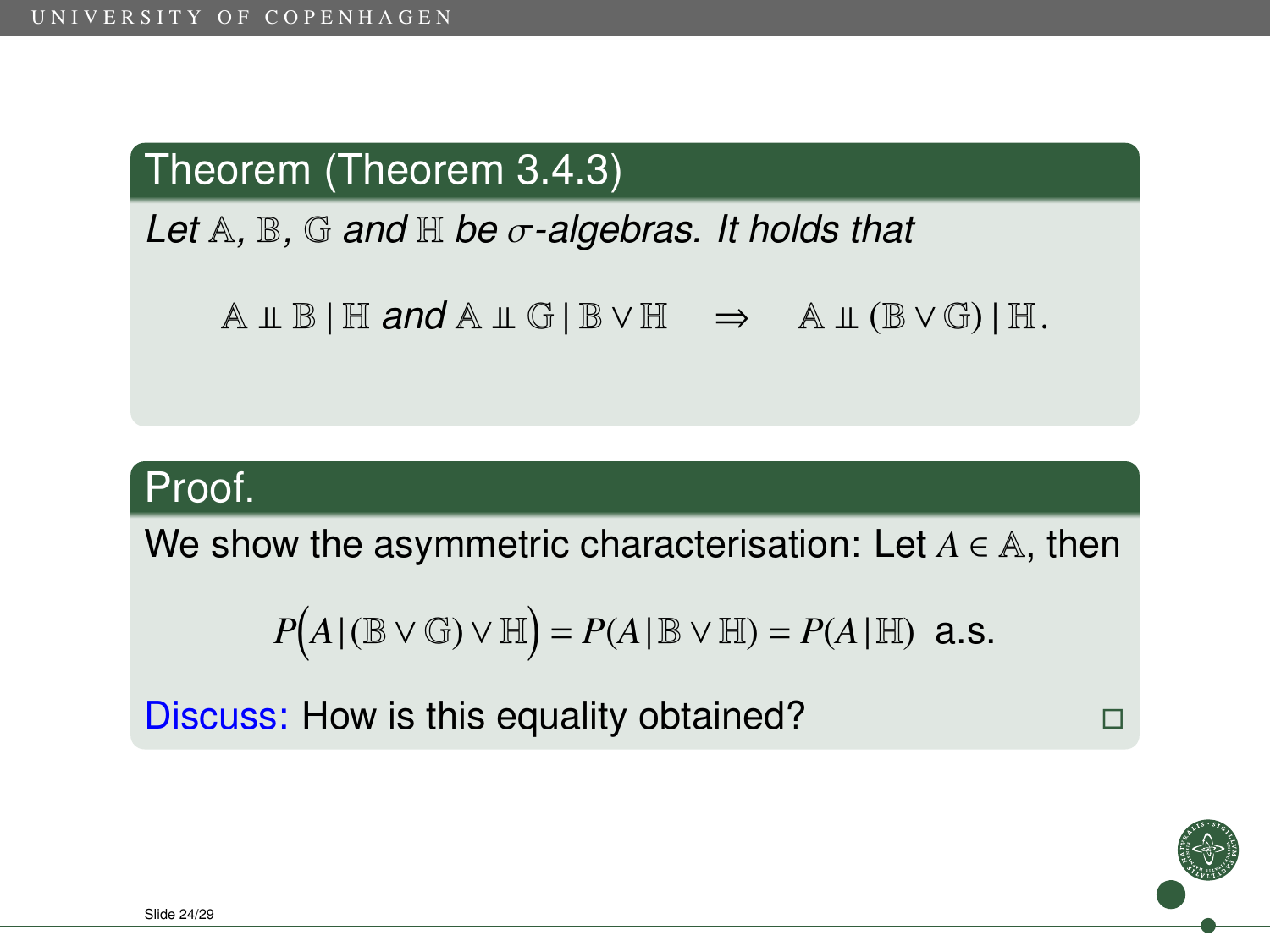## Exercises

Activities could be small exercises:

- A way to give examples of applications of the theory
- As a lecturer you can check, whether a definition or result is understood

Potential problem:

- Party–killer if the exercise is too hard
- The exercise can/should be VERY simple: Should be possible to solve for most students within 2-3 minutes
- If the answer is very simple, the students should answer by voting

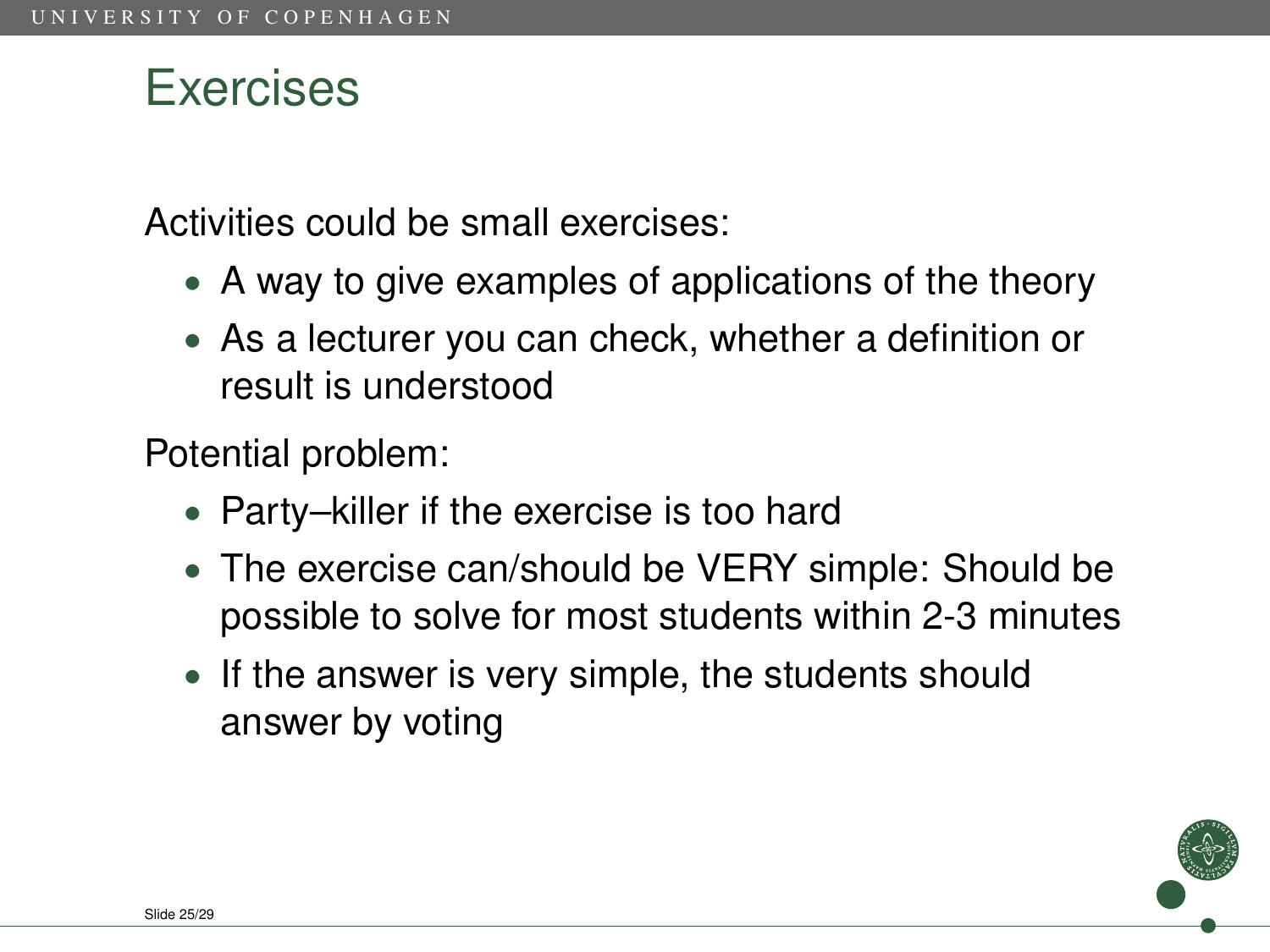Assume that  $(X_n, \mathcal{F}_n)$  is adapted and that  $\tau$  is a stopping time.

- Is  $X_4$   $\mathcal{F}_6$ -measurable?
- Is  $X_6$   $\mathcal{F}_4$ -measurable?
- Is  $X_{\tau+1}$   $\mathcal{F}_{\tau}$ –measurable?

Slide 26/29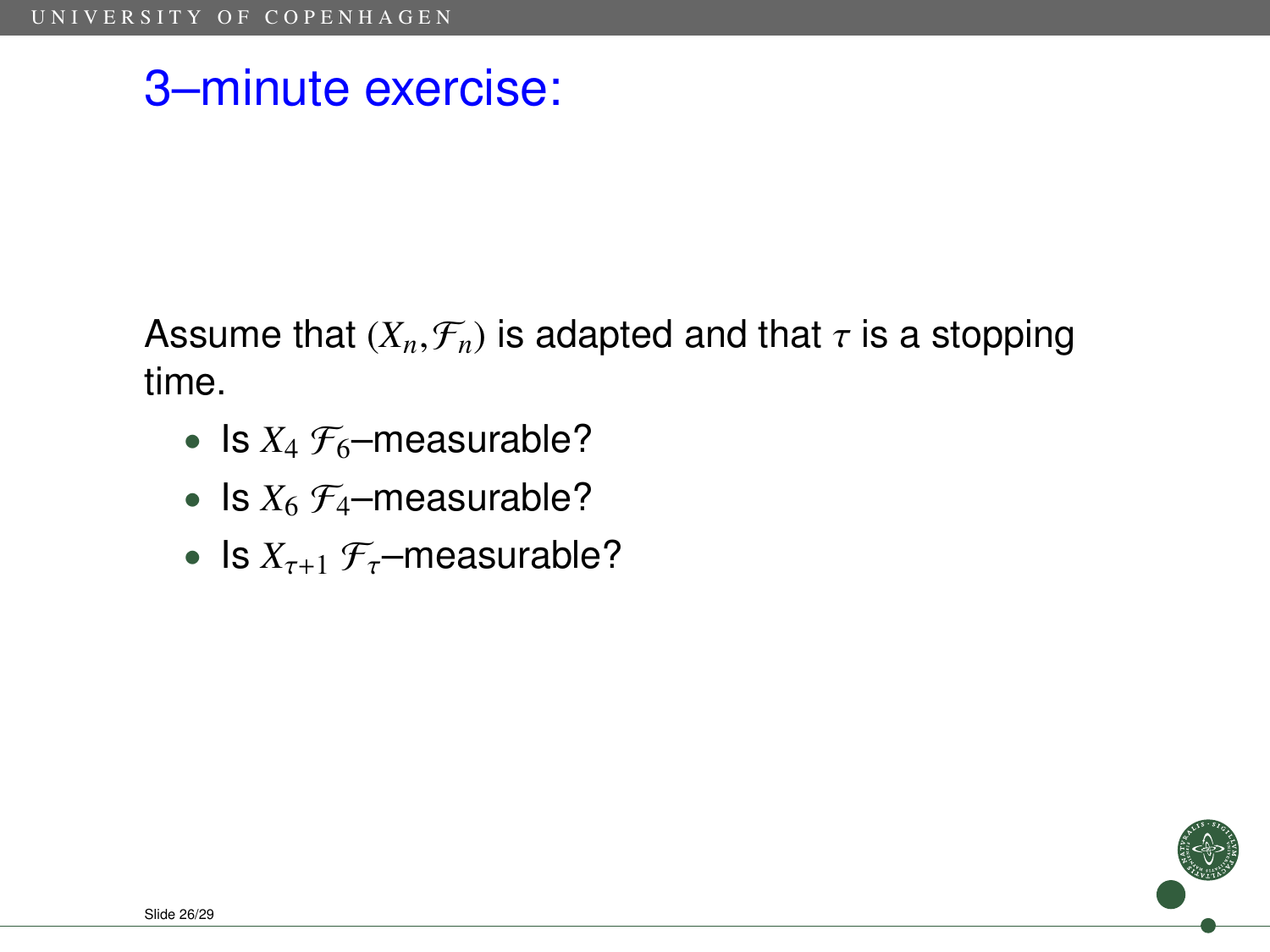Assume that  $(X_n, \mathcal{F}_n)$  is adapted and that  $\tau$  is a stopping time.

- Is  $X_4$   $\mathcal{F}_6$ -measurable? Yes!
- Is  $X_6$   $\mathcal{F}_4$ -measurable?
- Is  $X_{\tau+1}$   $\mathcal{F}_{\tau}$ –measurable?

Slide 26/29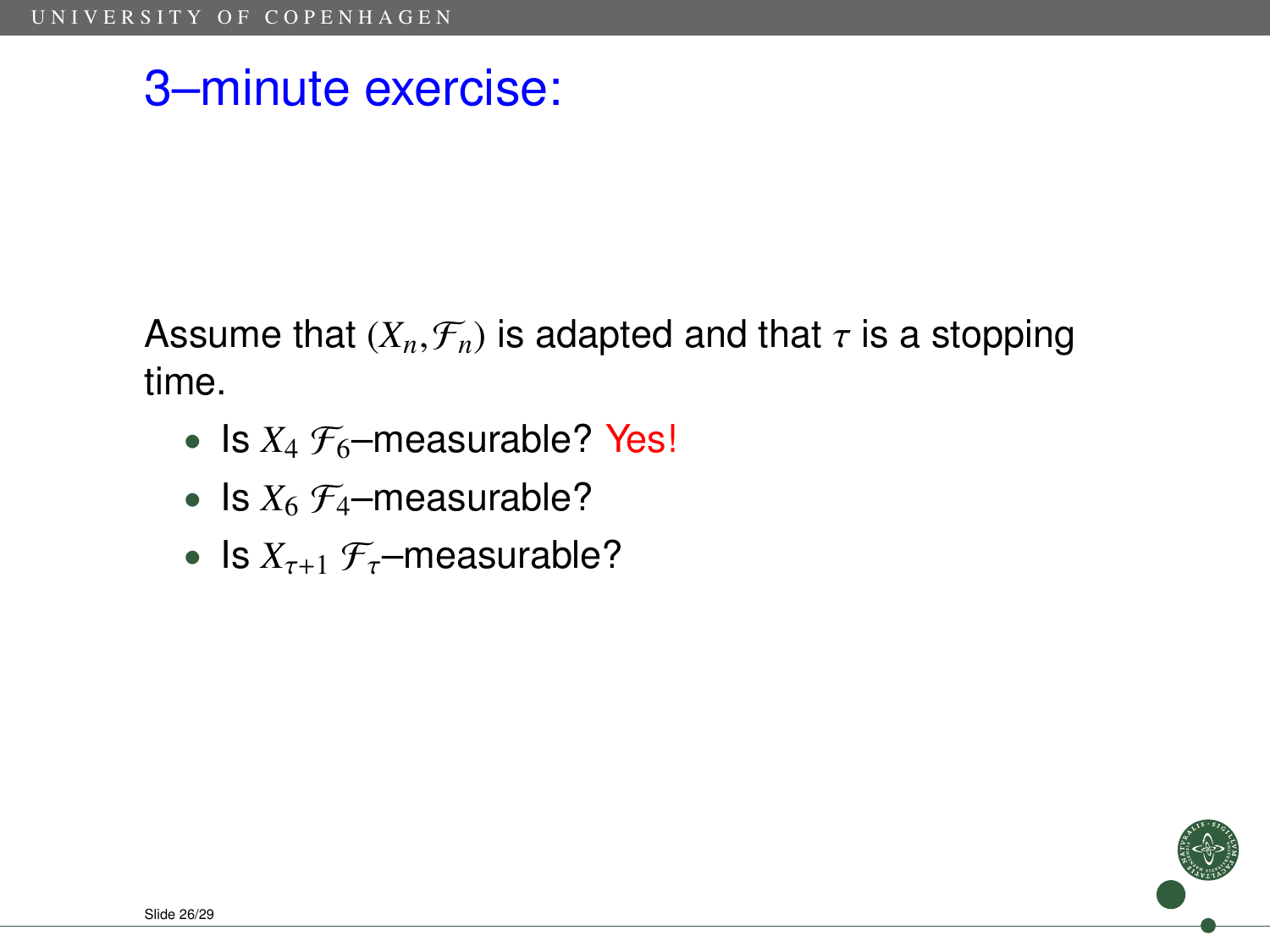Assume that  $(X_n, \mathcal{F}_n)$  is adapted and that  $\tau$  is a stopping time.

- Is  $X_4$   $\mathcal{F}_6$ -measurable? Yes!
- Is  $X_6 \mathcal{F}_4$ -measurable? No! (=not necessarily...)
- Is  $X_{\tau+1}$   $\mathcal{F}_{\tau}$ –measurable?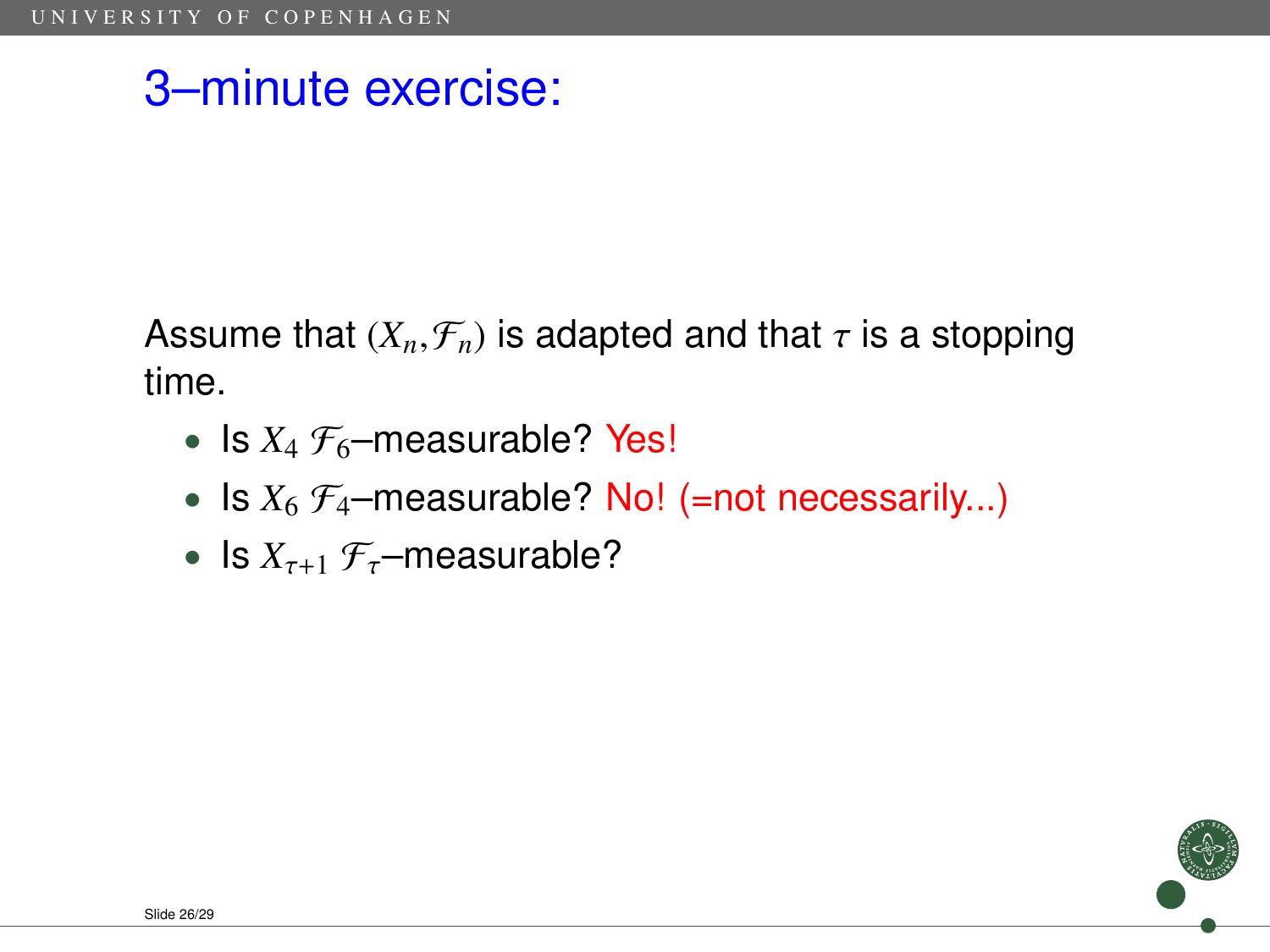Assume that  $(X_n, \mathcal{F}_n)$  is adapted and that  $\tau$  is a stopping time.

- Is  $X_4$   $\mathcal{F}_6$ -measurable? Yes!
- Is  $X_6$   $\mathcal{F}_4$ -measurable? No! (=not necessarily...)
- Is  $X_{\tau+1}$   $\mathcal{F}_{\tau}$ -measurable? No! (=not necessarily...)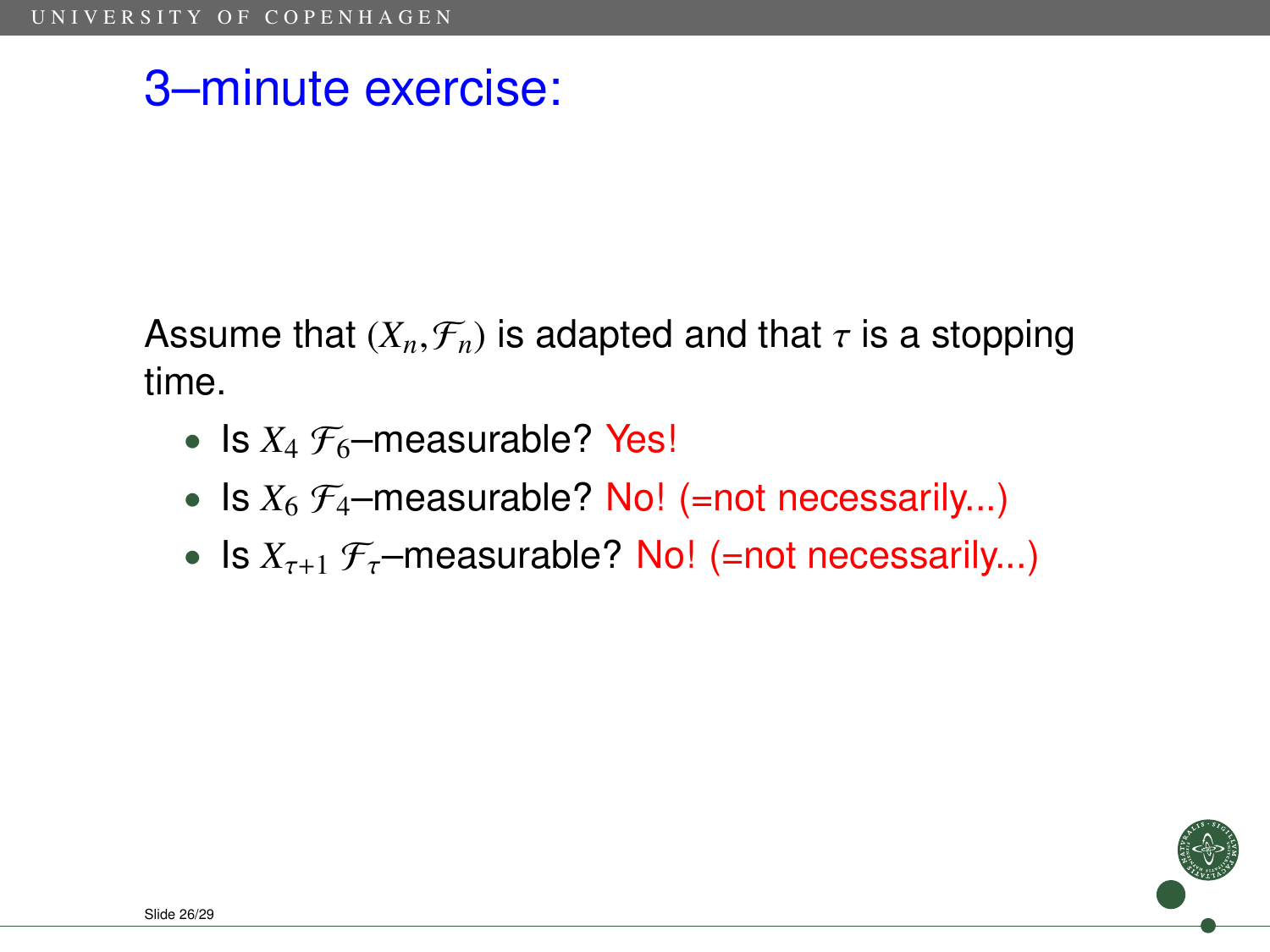Explain the calculation

$$
E(S_{n+1}|\mathcal{F}_n) = S_n + E(Y_{n+1}) = S_n + (2p - 1)
$$

- ?-martingale, if  $p > \frac{1}{2}$ 2
- ? martingale, if  $p = \frac{1}{2}$ 2
- ?-martingale, if  $p < \frac{1}{2}$ 2

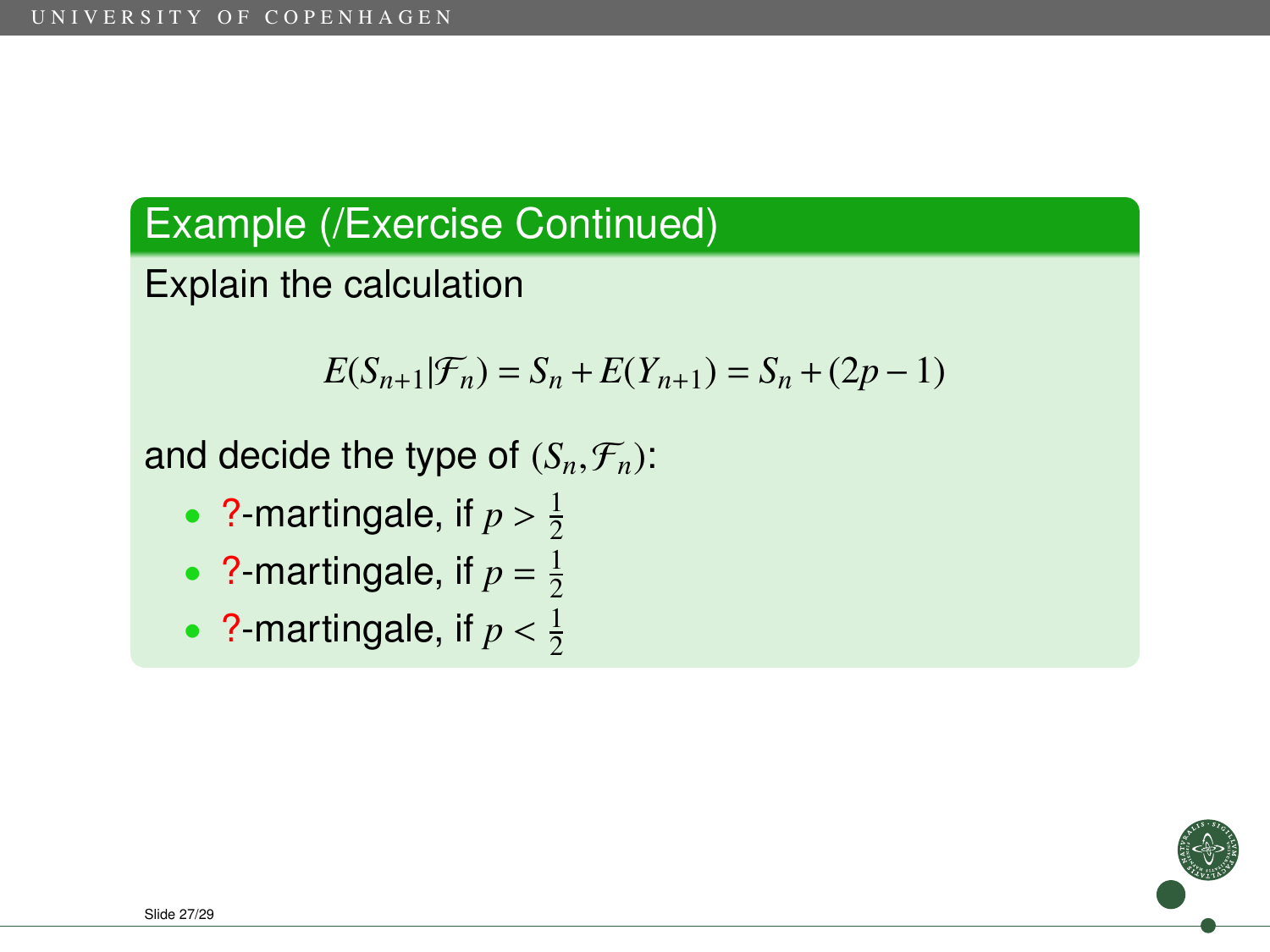Explain the calculation

$$
E(S_{n+1}|\mathcal{F}_n) = S_n + E(Y_{n+1}) = S_n + (2p - 1)
$$

- ?-martingale, if  $p > \frac{1}{2}$  $\frac{1}{2}$  (subMG)
- ? martingale, if  $p = \frac{1}{2}$ 2
- ?-martingale, if  $p < \frac{1}{2}$ 2

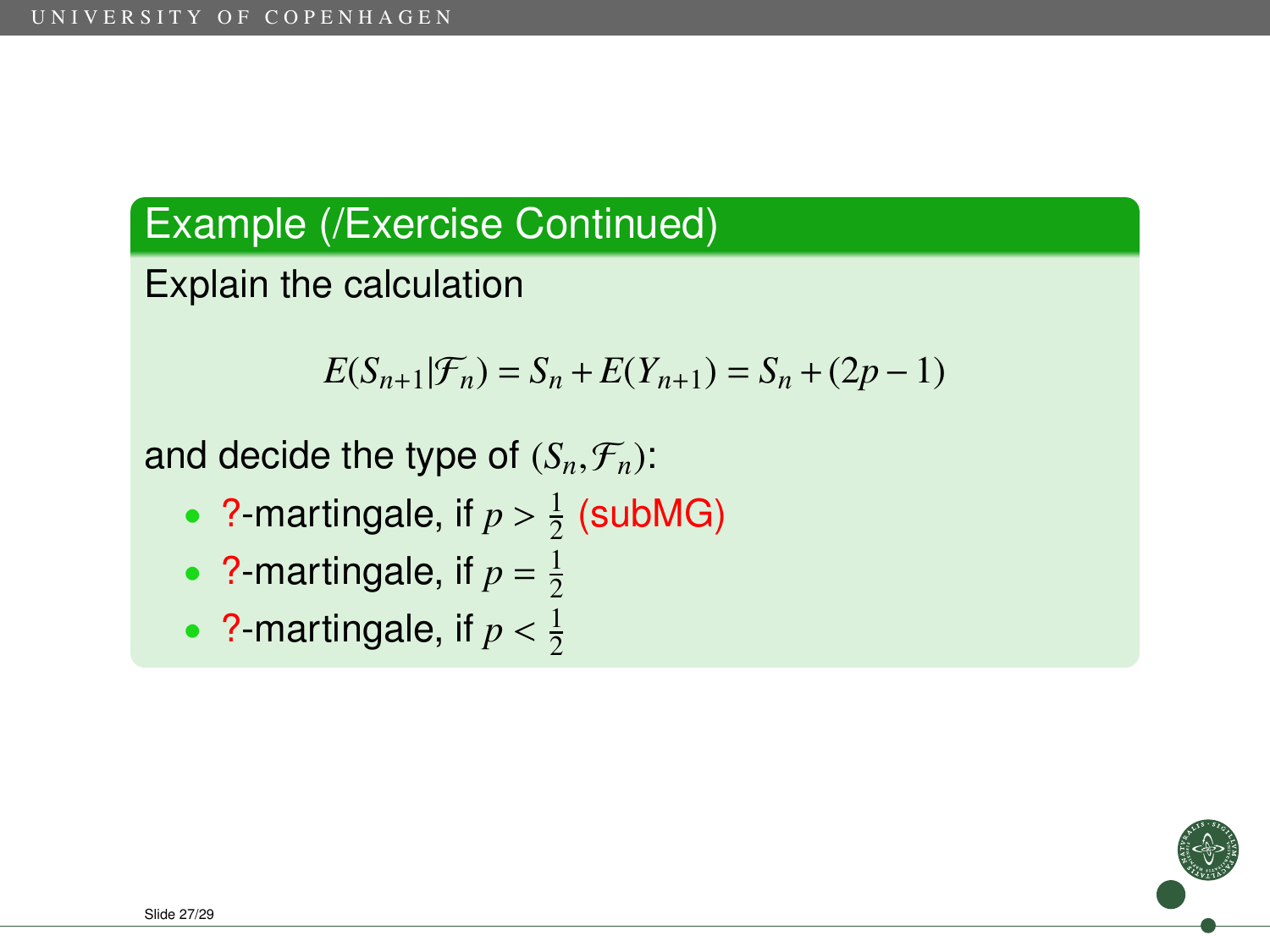Explain the calculation

$$
E(S_{n+1}|\mathcal{F}_n) = S_n + E(Y_{n+1}) = S_n + (2p - 1)
$$

- ?-martingale, if  $p > \frac{1}{2}$  $\frac{1}{2}$  (subMG)
- ? martingale, if  $p = \frac{1}{2}$  $\frac{1}{2}$  (MG)
- ?-martingale, if  $p < \frac{1}{2}$ 2

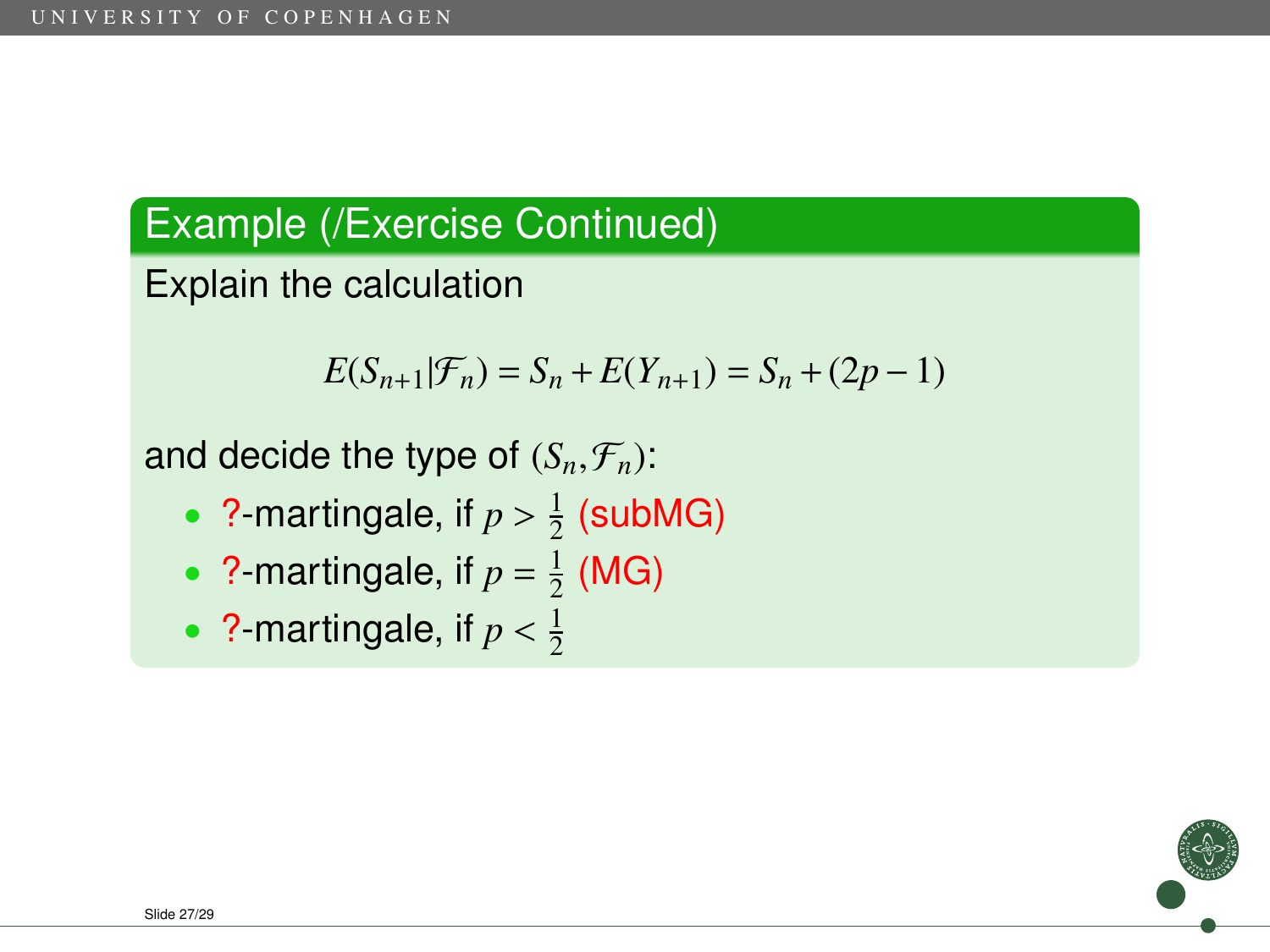Explain the calculation

$$
E(S_{n+1}|\mathcal{F}_n) = S_n + E(Y_{n+1}) = S_n + (2p - 1)
$$

- ?-martingale, if  $p > \frac{1}{2}$  $\frac{1}{2}$  (subMG)
- ? martingale, if  $p = \frac{1}{2}$  $\frac{1}{2}$  (MG)
- ?-martingale, if  $p < \frac{1}{2}$  $\frac{1}{2}$  (superMG)

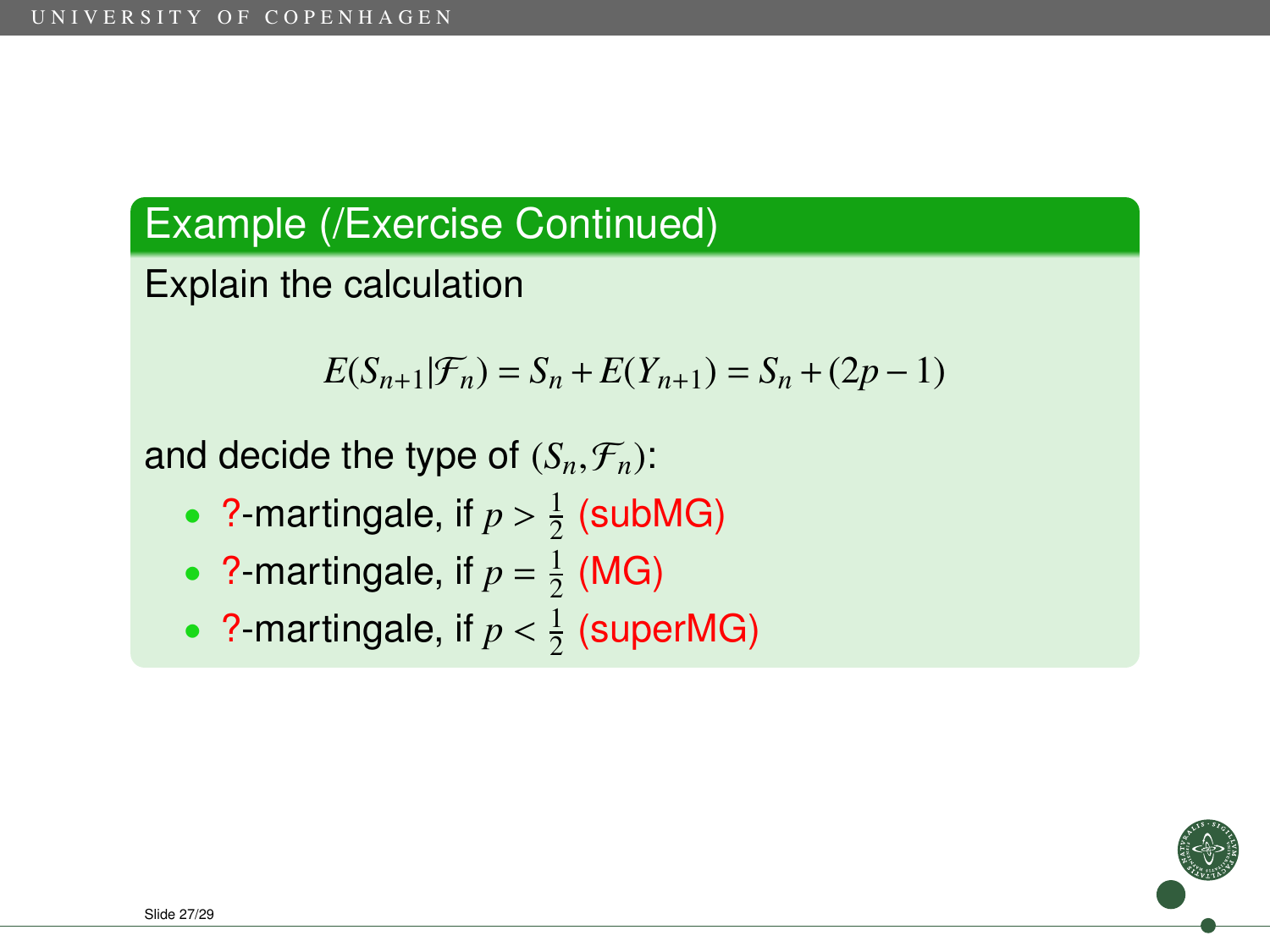# Example 5.5.3: ARCH(1)–process

Define  $X_0, X_1, X_2, \ldots$  recursively by

$$
X_{n+1} = \sqrt{(\gamma + \alpha X_n^2)} \epsilon_{n+1},
$$

where (again)  $\epsilon_1, \epsilon_2,...$  are iid  $\mathcal{N}(0,1)$  (independent of  $X_0$ ).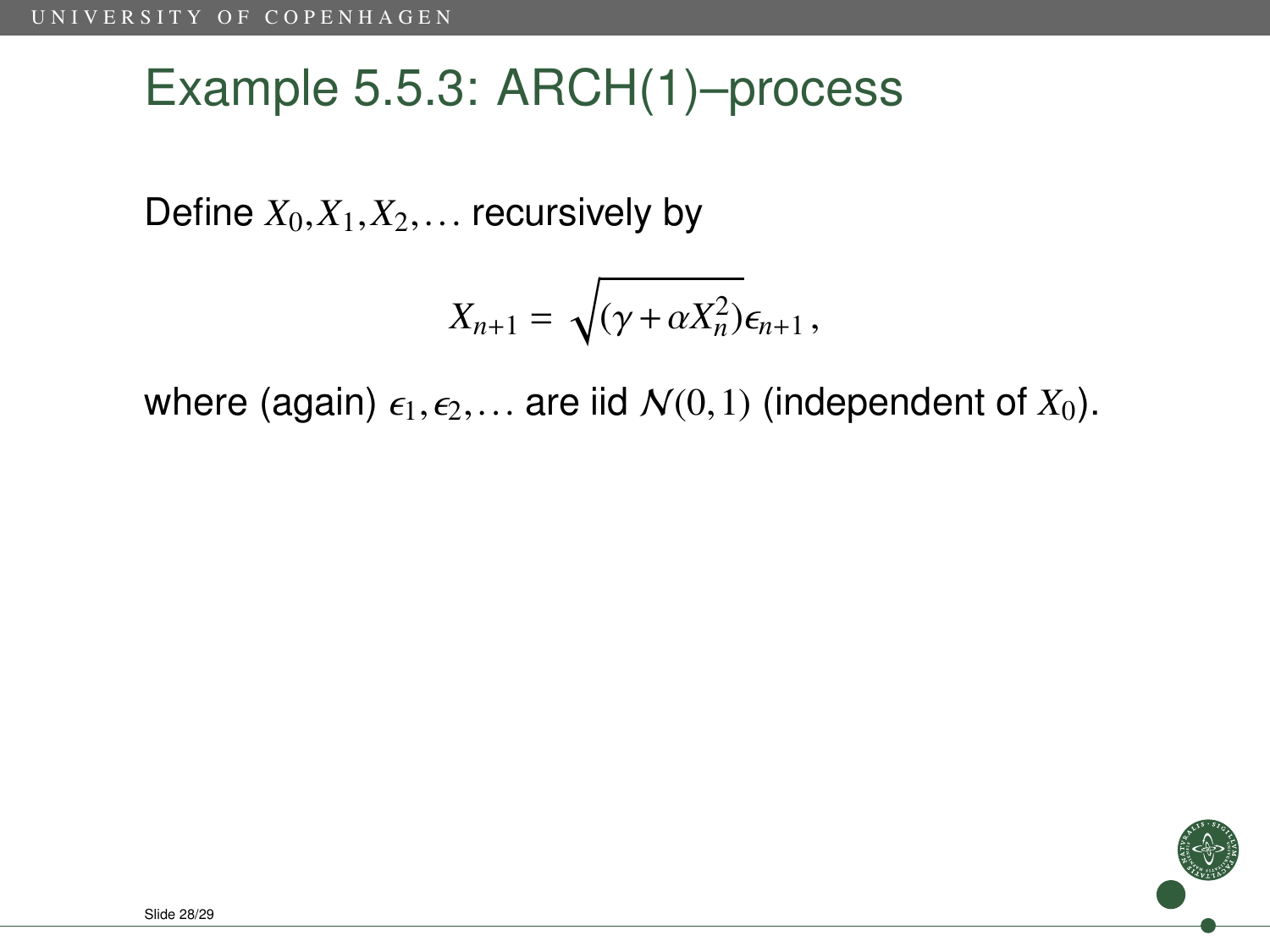# Example 5.5.3: ARCH(1)–process

Define  $X_0, X_1, X_2, \ldots$  recursively by

$$
X_{n+1} = \sqrt{(\gamma + \alpha X_n^2)} \epsilon_{n+1},
$$

where (again)  $\epsilon_1, \epsilon_2,...$  are iid  $\mathcal{N}(0,1)$  (independent of  $X_0$ ).

#### Discuss:

- Why is this a Markov chain?
- How do you expect a simulation of  $X_0, X_1, X_2, \ldots$  to look like?
- Which values (big/small) of  $\alpha$  and  $\gamma$  do you think will make the Markov chain asymptotically stable?

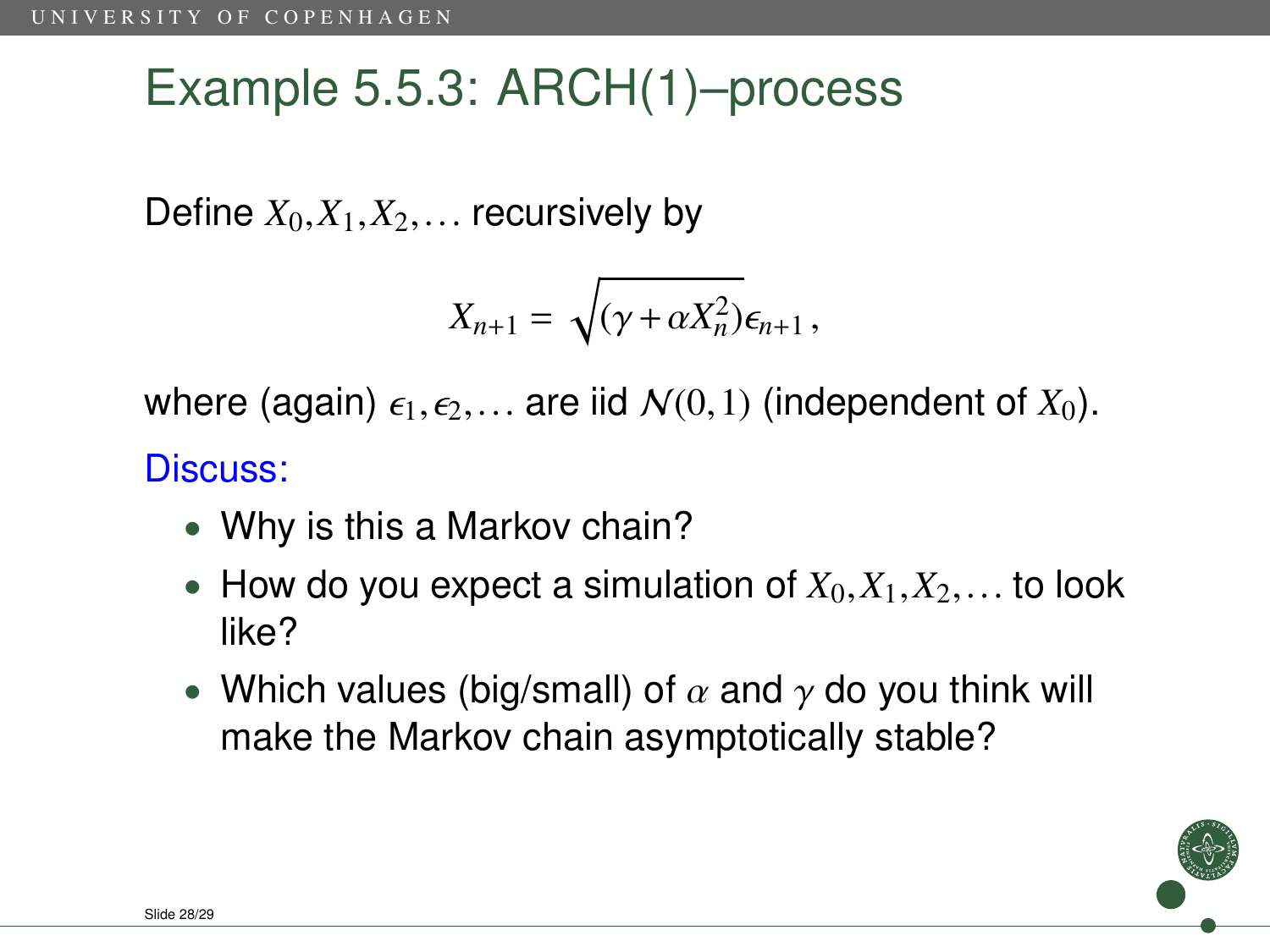# Final comments – does it make a difference?

- No proof that it actually makes a difference, but I believe so...
- Students have seemed happy.
- Lecturing is more fun this way.
- <span id="page-44-0"></span>• Does not work without nice students:-)